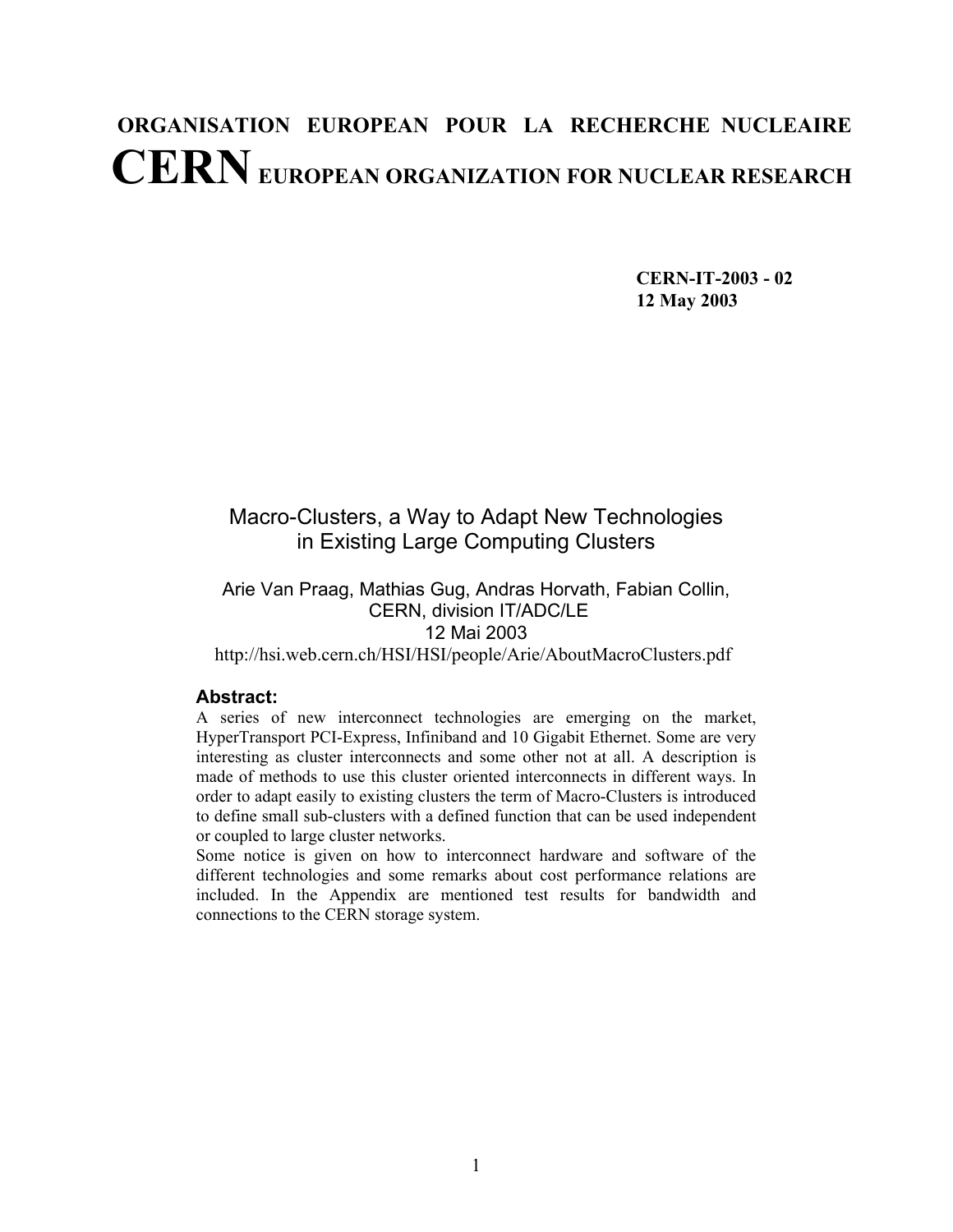## **INDEX**

| Macro-Clusters, a Way to Adapt New Technologies in Existing Large |  |
|-------------------------------------------------------------------|--|
|                                                                   |  |
|                                                                   |  |
|                                                                   |  |
|                                                                   |  |
|                                                                   |  |
|                                                                   |  |
|                                                                   |  |
|                                                                   |  |
|                                                                   |  |
|                                                                   |  |
|                                                                   |  |
|                                                                   |  |
|                                                                   |  |
|                                                                   |  |
|                                                                   |  |
|                                                                   |  |
|                                                                   |  |
|                                                                   |  |
|                                                                   |  |
|                                                                   |  |
|                                                                   |  |
|                                                                   |  |
|                                                                   |  |
|                                                                   |  |
|                                                                   |  |
|                                                                   |  |
|                                                                   |  |
|                                                                   |  |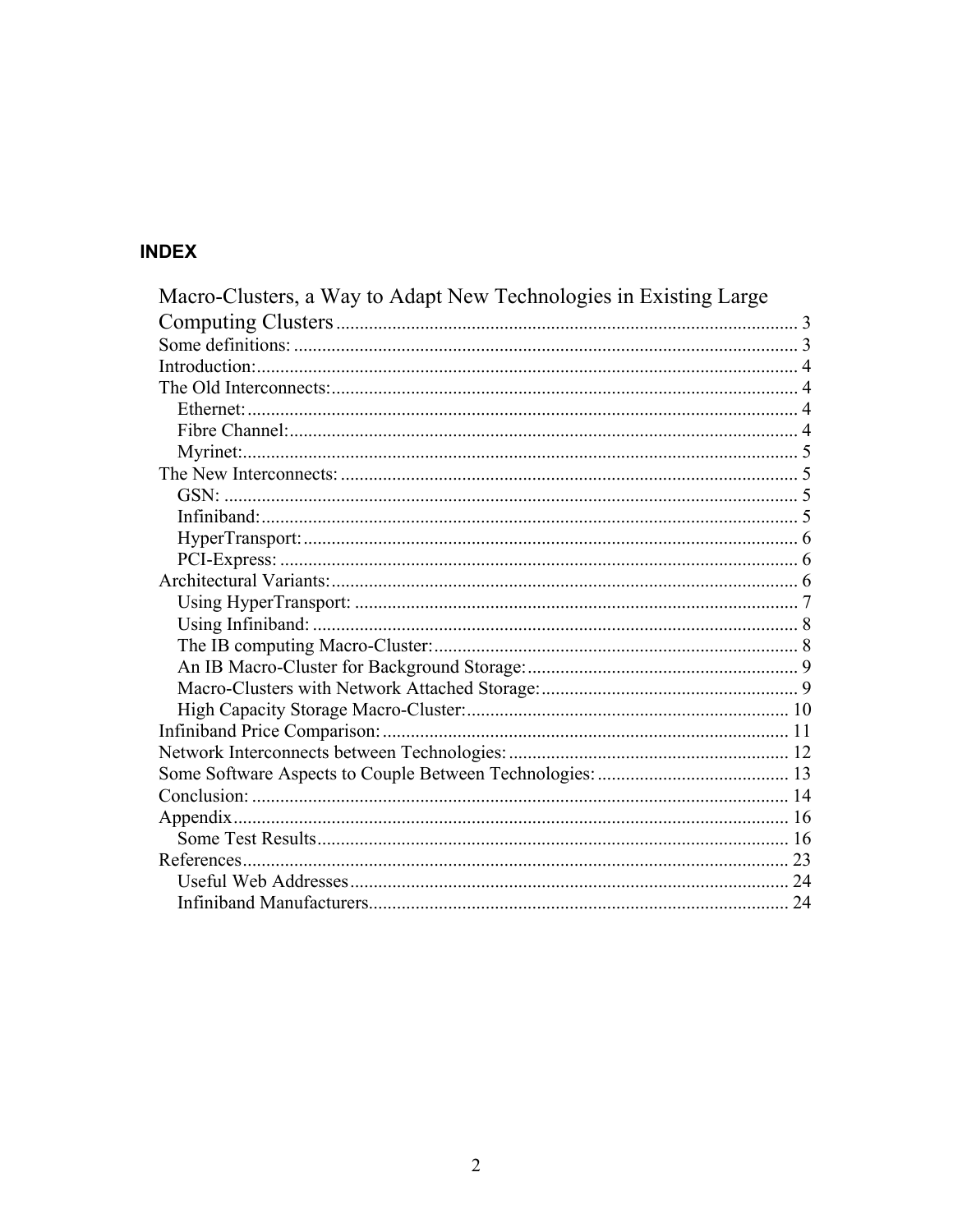## **Macro-Clusters, a Way to Adapt New Technologies in Existing Large Computing Clusters**

Arie Van Praag, Mathias Gug, Andras Horvath, Fabian Collin, CERN, division IT/ADC/LE 12 Mai 2003

#### **Abstract:**

A series of new interconnect technologies are emerging on the market, HyperTransport PCI-Express, Infiniband and 10 Gigabit Ethernet. Some are very interesting as cluster interconnects and some other not at all. A description is made of methods to use this cluster oriented interconnects in different ways. In order to adapt easily to existing clusters the term of Macro-Clusters is introduced to define small sub-clusters with a defined function that can be used independent or coupled to large cluster networks.

Some notice is given on how to interconnect hardware and software of the different technologies and some remarks about cost performance relations are included. In the Appendix are mentioned test results for bandwidth and connections to the CERN storage system.

## **Some definitions:**

The definitions of different computing clusters used in this description are as follows:

- **Micro-Clusters:** This are computing engines with an architecture that can not be influenced after manufacturing, but are defined either by multiple processors on a single motherboard or by multiple processors on a single semiconductor chip. Microclusters are mostly found between 2 and 8 nodes on motherboard designs and up to 512 and more in monolithic designs.
- **Macro Clusters:** A small computing cluster with an architecture that contains several individual computing engines that are coupled by an interconnecting medium to form a cluster that can be used either individually or in large computer clusters. Macro clusters can have specialized functions such as storage number crunching or I/O and networking.
- **Meta Clusters** is a term introduced by Utah University and stays for functional groups as *Number Cruncher group, Data Base Group* , *Admin & Control Group* or *others*. They can be part of a single large cluster or consist of a number of physically separated clusters under a single administrator function.
- **Computing Clusters** or simply **Clusters:** The overall architecture of a large cluster.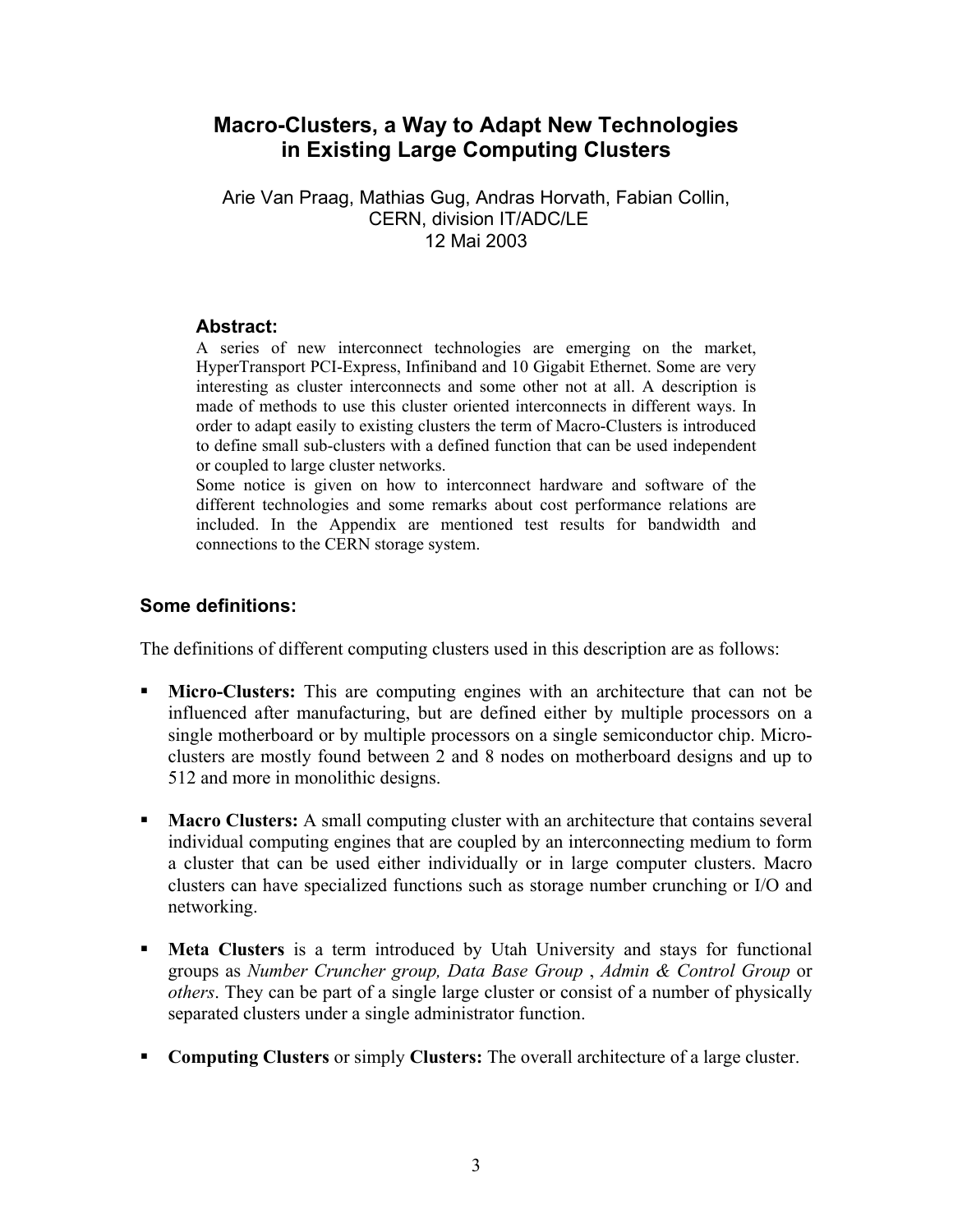#### **Introduction:**

With a number of new interconnect technologies coming on the market it is of interest to have a look on what kind of modifications to exiting cluster architecture can be made to gain in performance pure, price performance, relation flexibility, scalability and management. By introducing the term of "Macro Clusters" as a definition of small cluster structures that can be used to build large computing architectures. This macro clusters with sizes of 4, 8 or 16 nodes can be pure computing engines or can have specialized functions coupled to theme for Storage or I/O and Networking. Each macro cluster should also be self sufficient for management and reporting to a larger management system, eventually coupled with an auto-reset system. In many cases a self supporting Blade System or rack architecture can already be seen as a kind of Macro-Cluster. The term Macro-Clusters and their closed/open architecture should make it easy to upgrade stepwise to new, and at first view only marginally compatible, technologies.

#### **The Old Interconnects:**

Recently a number of old interconnects with extended bandwidth or new interconnects come to the market place with higher bandwidth and facilities to minimize latency. They can be classified as follows:

#### **Ethernet:**

Introduced 10 Gigabit Ethernet, with an actual user bandwidth of 10 Gigabit. The interface is optical only and divided in short and long-distance versions, demanding expensive lasers. Discussions about a copper connection are going on without results up to now. The IEEE Ethernet specifications keeps the 1500 byte data block as the only MTU allowed. With as result that processing power and I/O and Memory bandwidth limits the useful bandwidth in standard mode to 150 – 200 MByte/s. Except for local backbone connections to 10 GE specification foresees to couple directly to SONET OC 192 for long distance connections.

#### **Fibre Channel:**

As in the past Fibre Channel has shown to be successful in the networked storage field for NAS (Network Attached Storage) and SAN (Storage Attached Networks). High quality disks and RAID arrays are both upgrading to the 2 Gbit/s variant. Fibre Channel announces FC4G, backward compatible and FC 10G not backward compatible for Summer 2004. Attempts have been made in the past to use Fibre Channel as a universal interconnect, but the large number of protocol options and bandwidth variants have rapidly discouraged people to continue this path.

Some of new FC 2G Raid arrays use more economic IDE disks inside. Fibre Channel equipped storage is still expensive and the need for switches in large networked storage arrays increases the cost performance relation even more. The increase in bandwidth does not correspond with an increase in Disk speed but more disks can be put on an arbitrated loop.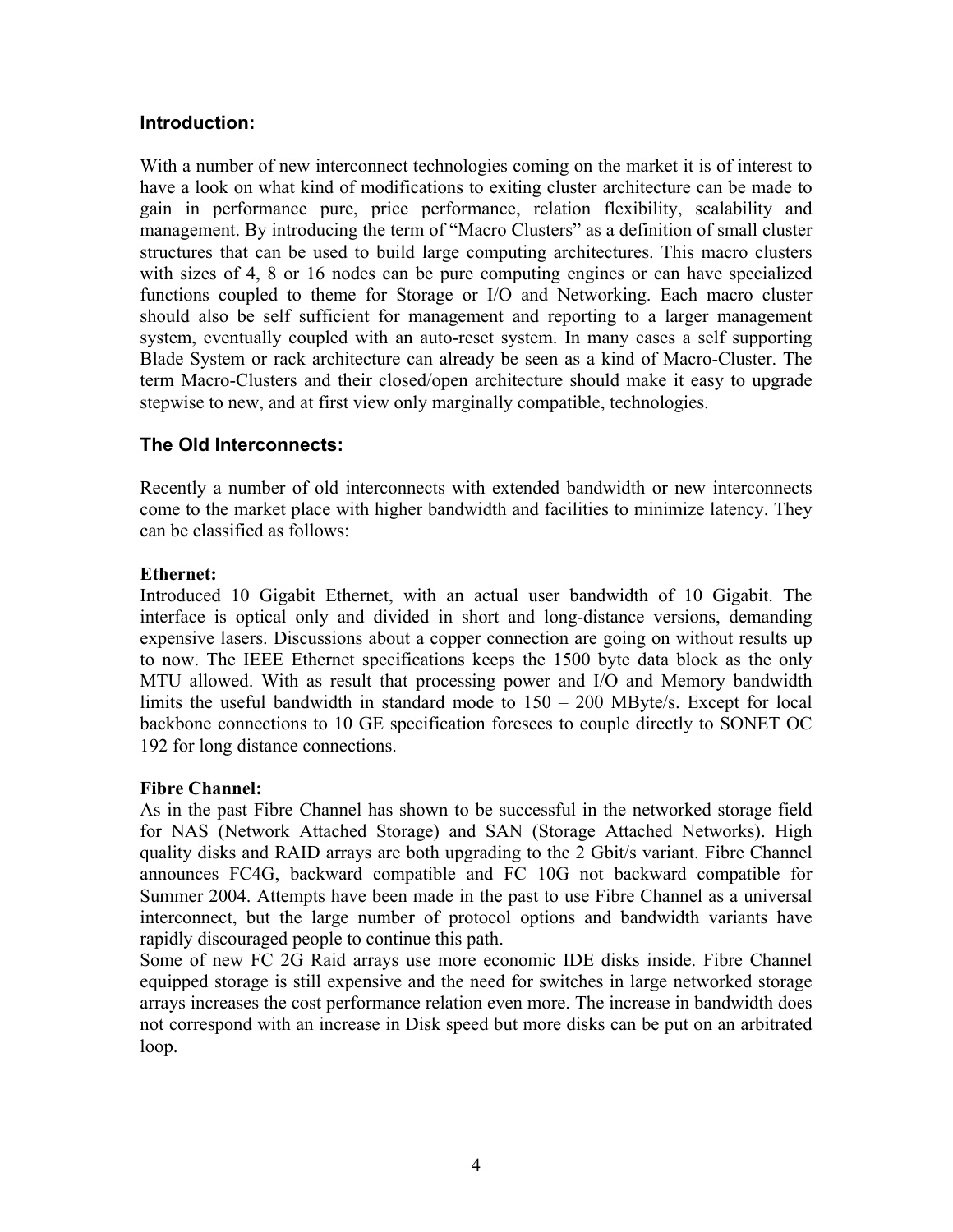#### **Myrinet:**

Myrinet has upgraded to 2 Gbit/s and announces 10 Gbit/s bandwidth. As in the past it is a relatively cheap network made for low latency that excels in combination with MPI.

| <b>Old Interconnects</b> |                                               |                            |                         |                                    |                           |                                 |                                       |
|--------------------------|-----------------------------------------------|----------------------------|-------------------------|------------------------------------|---------------------------|---------------------------------|---------------------------------------|
| <b>Interconnect</b>      | <b>Name</b>                                   | <b>Bandwidth</b><br>Gbit/s | Media                   | <b>Protocols</b>                   | <b>Storage</b>            | <b>Price</b>                    | Available                             |
| <b>Ethernet</b>          | <b>10 GE</b>                                  | 10                         | <b>Fibre</b>            | <b>TCP/IP, UDP</b>                 | <b>iSCSI</b>              | <b>Very</b><br>high             | <b>Yes</b>                            |
| <b>Fibre-Channel</b>     | <b>FC 2G</b><br><b>FC 10</b><br>G             | $\mathbf{2}$<br>10         | Fibre,<br>Copper        | FC, TCP/IP,<br><b>SCSI</b>         | <b>FC-SCSI</b>            | High                            | <b>Yes</b><br><b>No</b>               |
| <b>Myrinet</b>           | <b>M2G</b><br><b>M10G</b>                     | $\mathbf{2}$<br>10         | Copper                  | Appropriate,<br><b>TCP/IP, MPI</b> | ---                       | Low                             | <b>Yes</b><br>No                      |
| <b>New Interconnects</b> |                                               |                            |                         |                                    |                           |                                 |                                       |
| <b>GSN</b>               |                                               | 10                         | Fibre,<br>Copper        | ST, SCSI-ST,<br><b>TCP/IP</b>      | <b>SCSI-ST</b>            | High                            | <b>Not</b><br>anymore                 |
| <b>Infiniband</b>        | <b>IB X1</b><br><b>IB X4</b><br><b>IB X12</b> | 2.5<br>10<br>30            | Copper,<br><b>Fibre</b> | IB, TCP/IP, MPI,<br>foreseen SCSI  | <b>Foreseen</b><br>native | <b>Start</b><br>prices<br>as GE | <b>Yes</b><br><b>Yes</b><br><b>No</b> |
| <b>HyperTransport</b>    | ---                                           | 12.8 GByte/s               | Copper                  | <b>Appropriate</b>                 | ??                        | Low                             | 3Q 2003                               |
| <b>PCI-Express</b>       |                                               | 2.5 / channel              | Copper                  | ??                                 | ??                        | Low                             | 3Q 2004                               |

## **The New Interconnects:**

**Table 1: Overview of 10 Gbit/s interconnects** 

#### **GSN:**

The Gigabyte System Network, also known, as ANSI standard HIPP-6400 was the first one of the 10 Gbit/s networks developed together with a low latency protocol ST. If technically a success able to move data at 760 MByte/s with 5% processor use, the system is not a commercial success.

#### **Infiniband:**

After a long introductory time Infiniband is arriving on the market now. IB X1 with 2.5 Gbit bandwidth shows to be obsolete already and switches and interfaces start immediately with the 10 Gbit/s IB X4. With a theoretical bandwidth of about 1 GByte/s, bandwidth of up to 750 MByte/s are attained with standard Pentium 4 equipment and latency can be as low as 7 usec. Infiniband can be used with TCP/IP4 and TCP/IP6 but handling those protocols will influence the bandwidth negatively, mainly due to processor limits in handling the stacks. For this reasons Infiniband uses its own protocols, including RDMA and Secure Transfer. ANSI T10 is working on a standard for SCSI over IB that will probably be accepted during 3Q 2003. Infiniband shows up to have lower latency as Myrinet using MPI. The fact that IB X4 has 4 parallel streams of 2.5 Gbit/s each, eases coupling to 10 GE, using the XIAU interface that is part of the 10 GE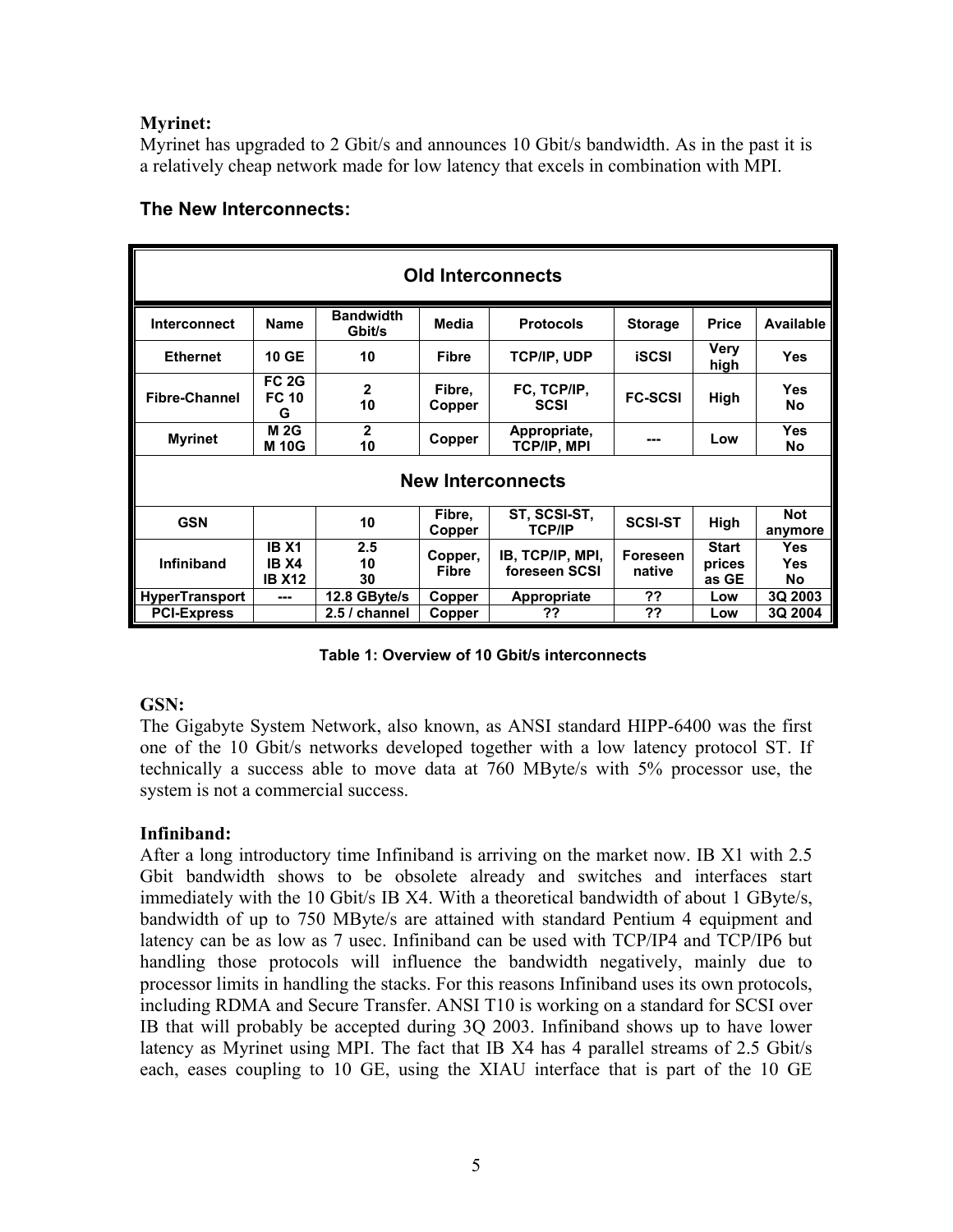specifications. Which makes it possible to have one or more 10 GE channels on the larger Infiniband Switches to serve backbone connections and long distance traffic.

#### **HyperTransport:**

HyperTransport is specified by an independent industrial consortium and is used by the MIPS 9000 processor. AMD introduced HyperTransport as internal interconnect for the Opteron processor that replaces the classical chip-set It is able to interconnect multiple processors with memory and I/O channels with a peak bandwidth of up to 19.2 GByte/s. The HyperTransport specification also includes a back-panel connector such that small macro-clusters can easily be built. However using LVDS signals, cable length will be limited. The advantage of such a system is its enormous bandwidth and the large address space for 256 TByte of memory. HyperTransport is made not only as an internal bus, but also with native cluster connections in mind.



## **PCI-Express:**

PCI-Express will be in parallel or replace the existing PCI type interfaces. The basic interface is a 2.5 Gbit/s serial stream. Multiple of those streams can be in parallel to obtain higher bandwidth. Early specifications suggest that PCI-Express will also be available on the back-panel for peer-to-peer connections, however recent publications talk only about an internal I/O bus to replace the parallel PCI-2 and PCI-X. Even if the PCI-Express specification gives room for 256 channels, practical values combined with available memory and I/O bandwidth will limit this number between 4 and 8 channels. Hardware wise PCI-Express is an extension to the PCI-X connector and can as such be available simultaneously.

An overview of different 10 Gbit/s interconnects that will play a roll in future systems is given in Table 1

## **Architectural Variants:**

To get the maximum possibilities out of a macro-cluster the architecture has to be adapted to the technology chosen and the function it should fulfill in the cluster. As such a clear difference can be made between a production or number crunching macro-cluster and small- and large storage macro-clusters. But also specialized clusters for I/O or print servers are thinkable.

Properties of a macro-cluster should be that it can be used independent or in a large cluster. It should have its own management either by one of the machines in the cluster that has a kind of master function or by an independent small machine. This management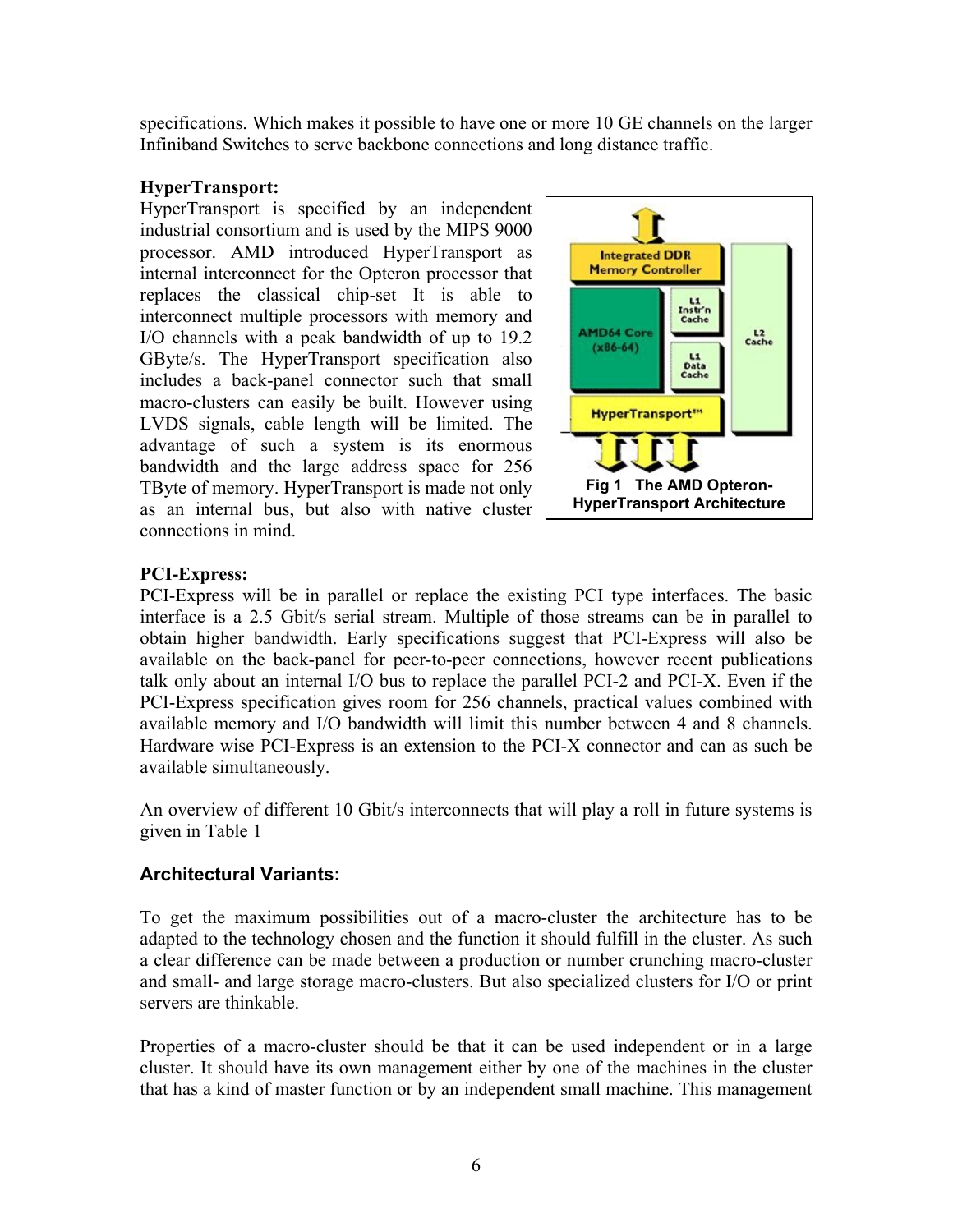function should report to a general cluster manager, that decides about an automatic reset or excluding the node via the macro-clusters management function. As given this structure of macro-clusters to build larger clusters, a more hierarchical architecture will be the result.

This in contradiction to tightly coupled super-computers that use many processors with shared storage and shared memory. Even if the HyperTransport variant comes near to it with its coherent memory space over at least a limited number of double processor nodes.

#### **Using HyperTransport:**

HyperTransport is the only interconnect directly made to interconnect processors. For that it is part of the Northbridge where a non-blocking crossbar switch handles the communication facilities. As such it is adapted by two processor manufacturers: by MIPS

and Sierra for the 9000 RISC 64 bit processor and by AMD for the 32/64 bit Opteron PC compatible processor. Part of the HyperTransport specification is a back-panel connection with separate input and output connections, such that the direct connection has a serial character (fig 2 and 3).

The direct HyperTransport interconnect is for the moment limited to 8 processors (Fig 2). In the future some silicon chip designs for HyperTransport external switches will extend beyond this limit. Connections to a larger cluster can be by one or more high throughput network connections. The bandwidth of HyperTransport is given as 19.8 MByte/s, and the connection is a 64 bit copper cable with limited length. With the separate input and output ports it should in principle be possible to construct



a ring architecture. However, no word is told about this in the specifications.

**Fig 2** 

A big advantage of this interconnect is that the all nodes coupled to each other can access each others memory as being a single large memory space. This may not be needed in the actual CERN computer centre for data collection and storage. However it can be a big advantage for new analysis software for LHC data. And HyperTransport interfaces comes for free with the AMD Opteron processors.

If HyperTransport switches ( API Networks ) become available such 8 node macroclusters can be coupled together to form larger clusters. It has to be seen if this switches allows extending the memory addressing range over more than one 8 node clusters as the total 64 bit addressing space (256 TByte) would permits (Fig 4). Or that it needs a specific transfer or messaging protocol. Once in production the switches should not be too expensive and the direct connection has a serial character<br>
In direct HyperTransport interconnection has a serial character<br>
High designs for HyperTransport interconnections well-<br>
experimented by one or more high thr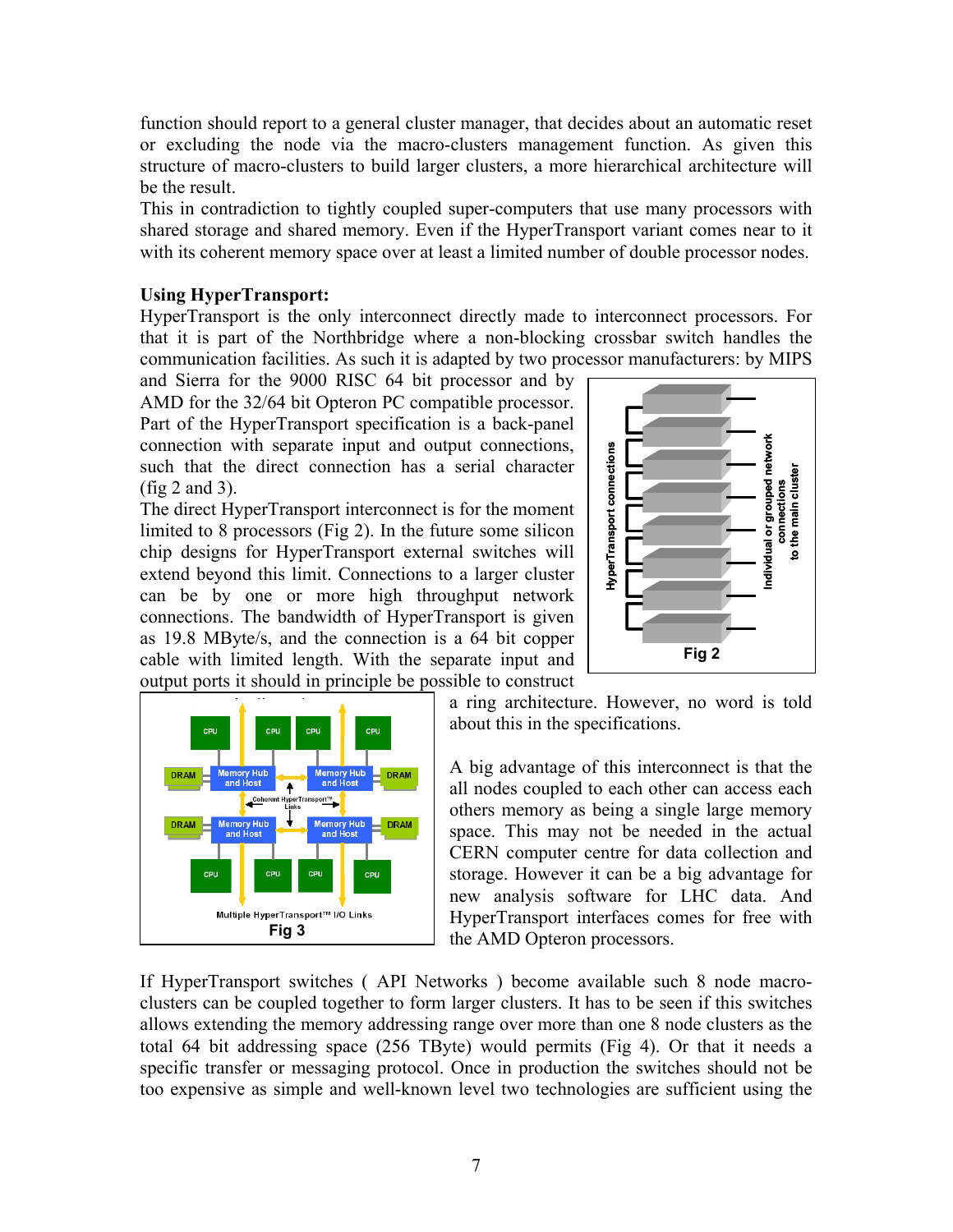HyperTransport protocol. Using local mode for connections and a tunneling protocol for transfers, the latency should be low.

HyperTransport clusters as described here are only the basic forms. Variants such as storage clusters as described for Infiniband can be built with this kind of clusters to. However it is very questionable if direct connecting RAID boxes will ever see the market. Such for storage connection there is a PCI type interface necessary, SCSI, Gigabit Ethernet, Fibre Channel or



Infiniband. With an architecture as in Fig 7 each node can even have 2 Infiniband RAID boxes without limiting the bandwidth.

## **Using Infiniband:**

As commercial Infiniband products come to the market actually it is in the IB X4 variant with 10 Gbit/s bandwidth. Interfaces cards use PCI-X and normally have two channels. The next generation of interface cards that is already announced will be capable to use either PCI-X or PCI-Express depending on what is available at the motherboard..

IB X4 switches are available in version running with 8 and 16 channels and are announced with up to 128 channels. Due to the switch silicon used the MTU is for the moment limited to 2048 Bytes. This will be corrected in the next generation of switches that allow the IB native MTU of 4096 Bytes. This does not necessarily results in higher bandwidth, but will make transfers less processor intensive.

Infiniband has foreseen the use of TCP with Ipv4 and with Ipv6, but will be far more efficient with its own native protocols. Latency, as proved with use of MPI can be as low as 7 µsec.

Already RAID arrays are available in versions that use low cost IDE disks and interface with Gigabit Ethernet or Fibre Channel 2G. As interface silicon for IB is relatively cheap compared to Fibre Channel it can be expected that, with growing popularity of IB, budget aware RAID Arrays with Native IB X4 Interfaces will come to the market soon (already at "API Storage", but expensive). Use of TCP/IP over IB brings a bandwidth penalty, but software under development allows socket service that converts IB oriented addressing to IB native protocol.

This makes that a variety of specialized macro-clusters can be build that are not as easy to realize in other technologies.

#### **The IB computing Macro-Cluster:**

A simple number crunching or computing macro-cluster is given in Fig 5. With the high bandwidth a simple connection to the switch should be sufficient, leaving the secondary interface channel free as spare for other purposes. An example is machine 1 declared for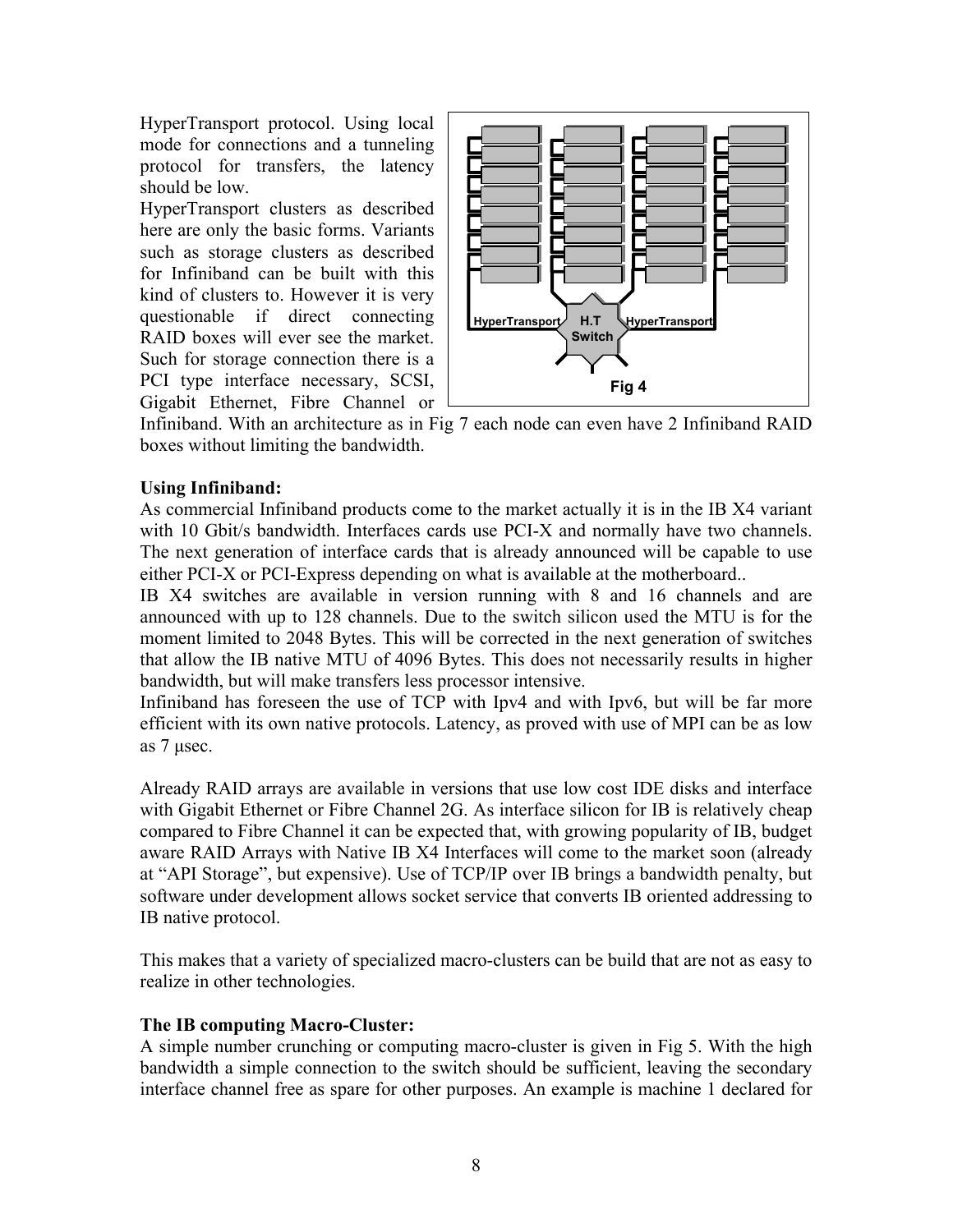background local management and has as such an extra connection to the group switch S2, to report to the general cluster management. As results in case of failure a single machine can be remotely reset or excluded from the cluster. If it is the management machine that fails the hole cluster would be doomed. For that reasons it is advisable to have a fallback algorithm to a second machine. Especially as the second IB connections are available. The size of a computing cluster is given by the size of the switch, but depends also on the organizational flexibility whished.



#### **An IB Macro-Cluster for Background Storage:**

By equipping a node with two disks, one can be used for OS and local storage, and the second one can be used as part of a storage array, using software RAID (fig 6). The storage array can be accessed by either iSCSI, but the use of TCP/IP will strongly punish the IB bandwidth. Or by SCSI over IB. In that case the disk have to be accessed locally by the SCSI to IDE converter that is part of LINUX. The storage bandwidth is depending



on the workload of the hosts. If the maximum values of Serial-ATA class 1 of 150 MByte/s per disk is taken, a Raid system with 4 data disks and 1 parity disk can theoretically give total storage bandwidth as high as 600 MByte/s. No latency is calculated here for software layers for RAID and SCSI to IDE conversion. This is easily in the ranch of a single Infiniband IB X4 connection.

Most recent IDE Disks nowadays have a realistic bandwidth of around 40 MByte/s, which gives a realistic bandwidth of 4 X 40 or 160 MByte/s.

Using for the second (storage) disks 200 GByte models there is already 1 TByte of storage available and one disk as hot spare. Extension to more storage is possible by

attaching more nodes. For small capacities a single disk per node with multiple partitions can be used.

#### **Macro-Clusters with Network Attached Storage:**

Building with macro-clusters will be a good opportunity to move from single node disc servers to storage macroclusters that behave like a disk server but are in reality small-networked storage devices, either SAN or NAS.

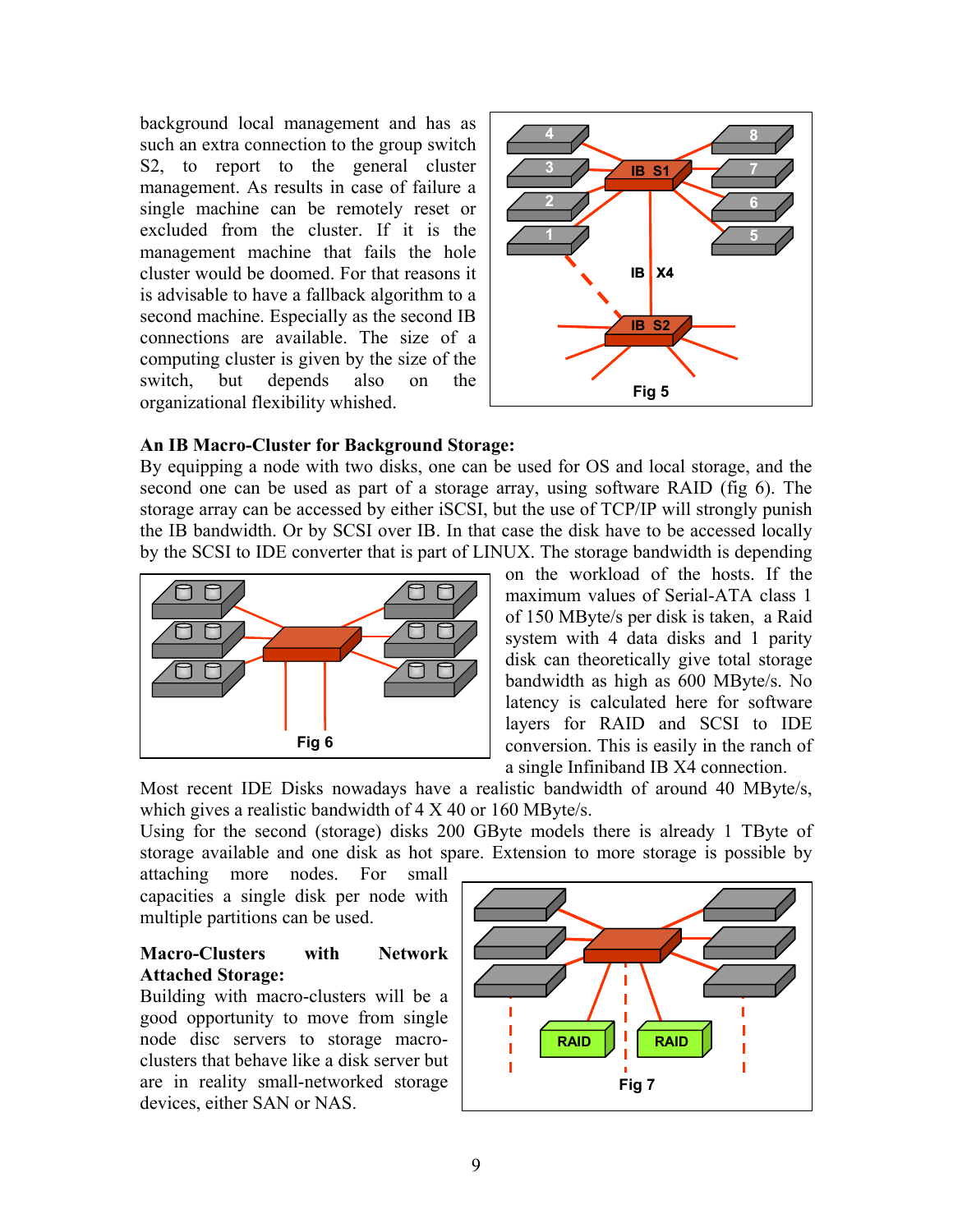Calculating with a RAID box with 12 disks, two groups of 4 Data disks + Parity disk can be formed, leaving two hot spare disks for fall over. Theoretical bandwidth using Serial-ATA class1 disks with up to 150 MByte/s a single box can have two groups with a bandwidth of each 600 MByte/s, or a theoretical total of 2.4 GByte/s in the example of Fig7. With 200 GByte disk such a group has 1 TByte storage capacity. With two RAID boxes, the available storage is 4 TByte with a maximum bandwidth following Serial ATA class 1 near to 3 GByte/s.

If the actual value for IDE disks of 40 MByte/s is accounted there is still a bandwidth of around 640 MByte/s.. A value can be handled by the single Infiniband IB X4 connections to the RAID boxes and to outside connections. However it needs a double connection to the outside as soon as better Serial ATA disks become available.. This can be either from the switch or, if the higher latency is not a problem, from the double ports at one or more of the nodes ( dotted connections ).

#### **High Capacity Storage Macro-Cluster:**

To get higher storage capacity it seems easy to connect more RAID boxes to the previous architecture. However the connectivity runs rapidly out of bandwidth. Two architectures are possible.

The first one as given in fig 8 and is in principle a copy of Fibre Channel SAN structures, and gives the same possibilities. The individual storage connections to the IB switch have far more bandwidth as needed, but the connections to the network side need to be fast, as bandwidth, referred again to Serial-ATA specifications can go as high as 8 X 2 X 600 MByte/s or 9.6 GByte/s. This is to much on the limit for a single IB X4 channel largely in the range for



the 30 MByte/s bandwidth of IB X12 connection. Using the practical values of 40 MByte/s the bandwidth drops to 2.5 GByte/s, and as such again in range for an IB X4 connection. The processors shown can be used for Meta-Data or for a file system. The capacity, excluding one disk per group for parity storage only, using 200 GByte disks of 8 X 10 X 200 GByte or almost 16 TByte.

Avariant with different possibilities for large capacity storage is to use the second



channel of the Interface to connect RAID boxes. As I/O run through the same channel simultaneously there is a limit in bandwidth depending largely

on the efficiency of the PCIbus at the nodes. If the bandwidth of a single RAID box up to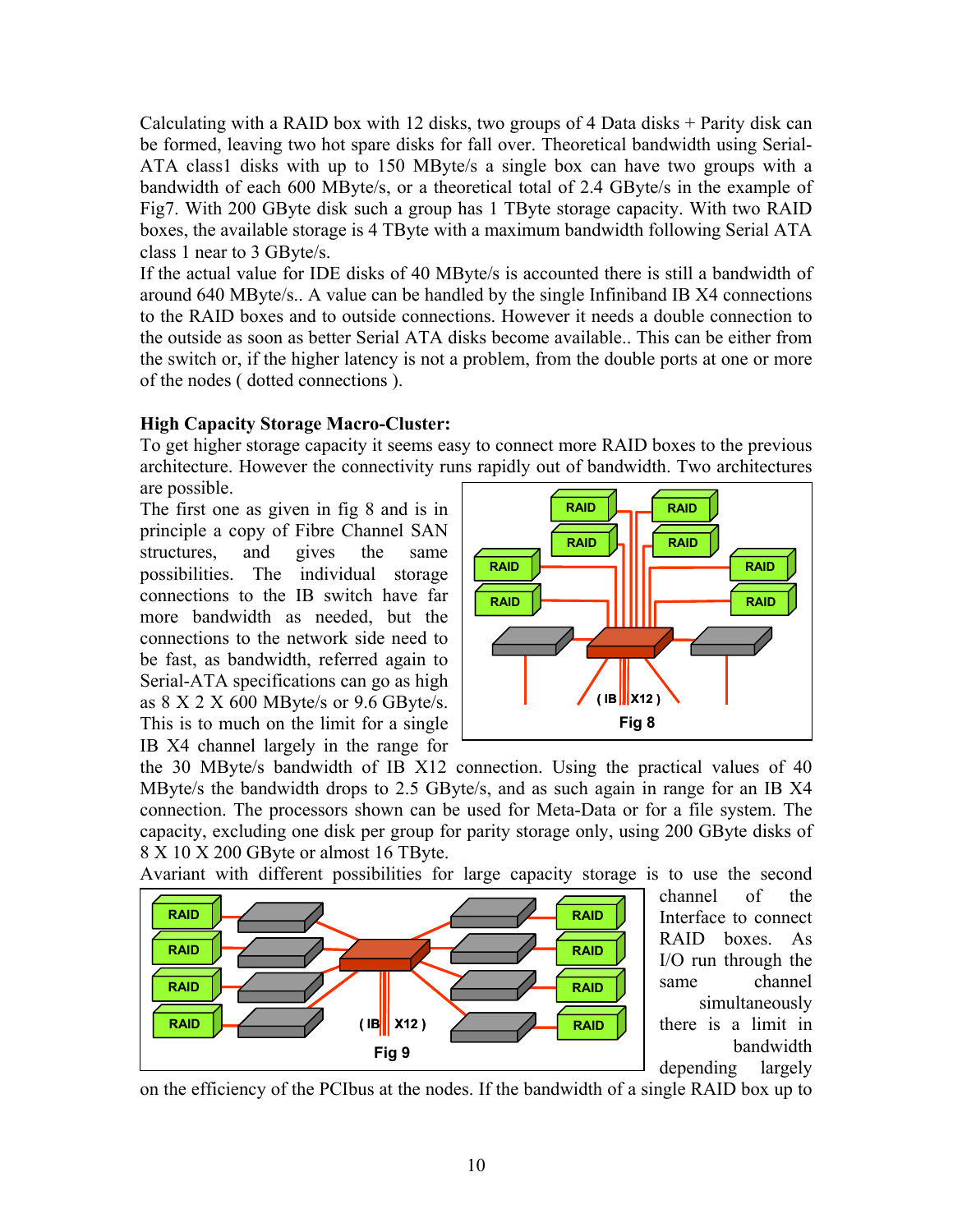the IB switch is taken as 350 MByte/s there is still a total bandwidth of 2.8 GByte/s. Due to the channel limits the penalty for slow disks is more or less balanced. The capacity, excluding one disk per group for parity storage only, using 200 GByte disks of 8 X 10 X 200 GByte or almost 16 TByte. This kind of architecture can profitably be used with a distributed file system such as flavors of GFS, or if it turns out to be successful with Lustre.

## **Infiniband Price Comparison:**

Price comparisons are in some way difficult due to differences in physical specifications. So is 10 GE extremely expensive because of the price of optical components. Fibre Channel has always been high priced by its complexity and small production numbers.

|                                        | <b>Bandwidth</b> | <b>Host card</b> | Host<br>Latencv  | Switch/port     | <b>Switch</b><br>Latency |
|----------------------------------------|------------------|------------------|------------------|-----------------|--------------------------|
| 10 GE Ethernet                         | 10 Gbit/s        | \$7995           | Not given        | \$12 000        | $35 - 45$ µsec.          |
|                                        |                  |                  |                  |                 |                          |
| 2 G Fibre Channel                      | 2 Gbit/s         | $$999 - $1400$   | $40$ µsec.       | $$600 - $2200$  | $1 - 2$ µsec.            |
|                                        |                  |                  |                  |                 |                          |
| Infiniband IB X4                       | 10 Gbit/s        | $$475 - $955$    | 7 µsec.<br>(MPI) | $$600 - $1000$  | 200 nsec                 |
|                                        |                  |                  |                  |                 |                          |
| <b>Gigabit Ethernet</b><br>Prices 1998 | 1 Gbit/s         | $$900 - $1200$   | $60$ µsec.       | $$2000 - $2800$ |                          |
| <b>Gigabit Ethernet</b><br>Prices 2003 | 1 Gbit/s         | $$150 - $200$$   | $60$ µsec.       | $$400 - $650$   |                          |

**Table 2 Price Comparison; Infiniband Prices of 2003 (June 2003 ) should be compared with the Gigabit Ethernet introduction prices of 1998** 

The introduction of small the pluggable connectivity modules called GBITS and the miniaturized GBICS keep prices also high for the future.

The best comparison may be to look at the Infiniband X4 prices and compare theme with Gigabit Ethernet's introduction prices as in table 2. Corresponding to the Infiniband



Roadmap (fig10) it will be only towards the end of 2004 that popularity and with it sales volume will increment drastically, leading to mass production and with it sharp drop in prices. So it seems only a matter of time that Infiniband pricing drops to the same level as Gigabit Ethernet, or lower. Also the simpler hardware constraints point in this direction. And it should be taken in account that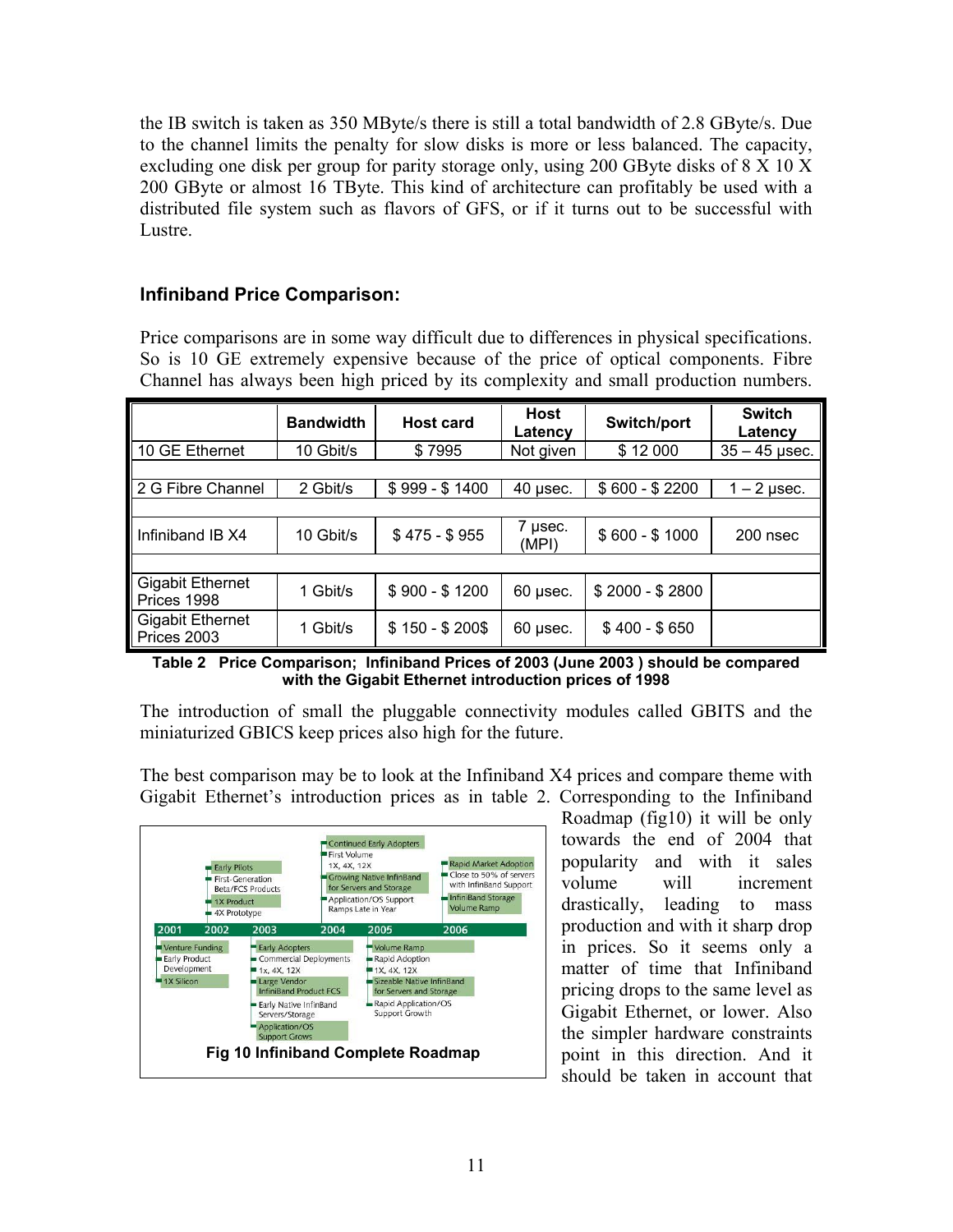Infiniband as a cluster interconnect has, besides the bandwidth a number of advantages such as low latency and processor efficiency over all other interconnects except GSN.

#### **Network Interconnects between Technologies:**

HyperTransport connections are not made for networking. If back-panel connections come the cable length will be limited to short distances only. Interconnects between HyperTransport and TCP/IP oriented Ethernet networks is not directly possible. However the HyperTransport internal switch is also used for the connection between memory and the PCI type interface channels. Due to this characteristic the transfer is of a DMA type with a bandwidth limited by either the memory or the PCI bus. Reasonable transfer speeds should be obtainable with 10Gigabit Ethernet.

Infiniband copper connections are given for up to 17 m, with a single switch in between distances of up to 30 m can be covered, which is enough for Macro-Cluster interconnects. For longer distances Infiniband foresees fiber optics connections. For short-range connections 850 nm light sources are used on parallel fiber. IB 4 (IB-4X-SX) uses 2 X 4 fibers in a single MPO connector and IB 12 (IB-12X-SX) with 2 X 12 Fibers uses dual



MPO connectors. Long distances are only available in IB 1 and use 1350 nm optics. With Single mode fiber a distance of 10 Km can be covered. However stretching the distance to the maximum will introduce non-negligible distance latency by the logical handshakes. In order to introduce flexible use of switch and interface ports a modular system is proposed in the form of plug-in units called IBPAKs. They should be available by the end of 2003.

To connect Infiniband with Ethernet type networks is at a first look more problematic as protocols are not the same. Looking at both standards physical specifications however shows that IB X 4 is composed of 4 streams of 2.5 Gbit/s. The intermediate interface of 10 GE called XAUI also works with 4 streams of

2.5 Gbit/s, and has at the receiving end a deskew mechanism. Both quadruple serial streams are synchronous. Coupling can be at two levels, either at the clocked XGMII level or at the self-clocked bidirectional differential signal level, that are part of each of the systems. Due to this similarity network devices will come that have either IB 4X channels between 10 GE or the opposite. Also 10 GE material starts to use pluggable I/O modules called X2-MSA (fig 11). The size and other specifications are in many respects similar to the IBPAK. So it is very well thinkable that an IB X4



**Fig 12 The Proposed IBPAK Modules**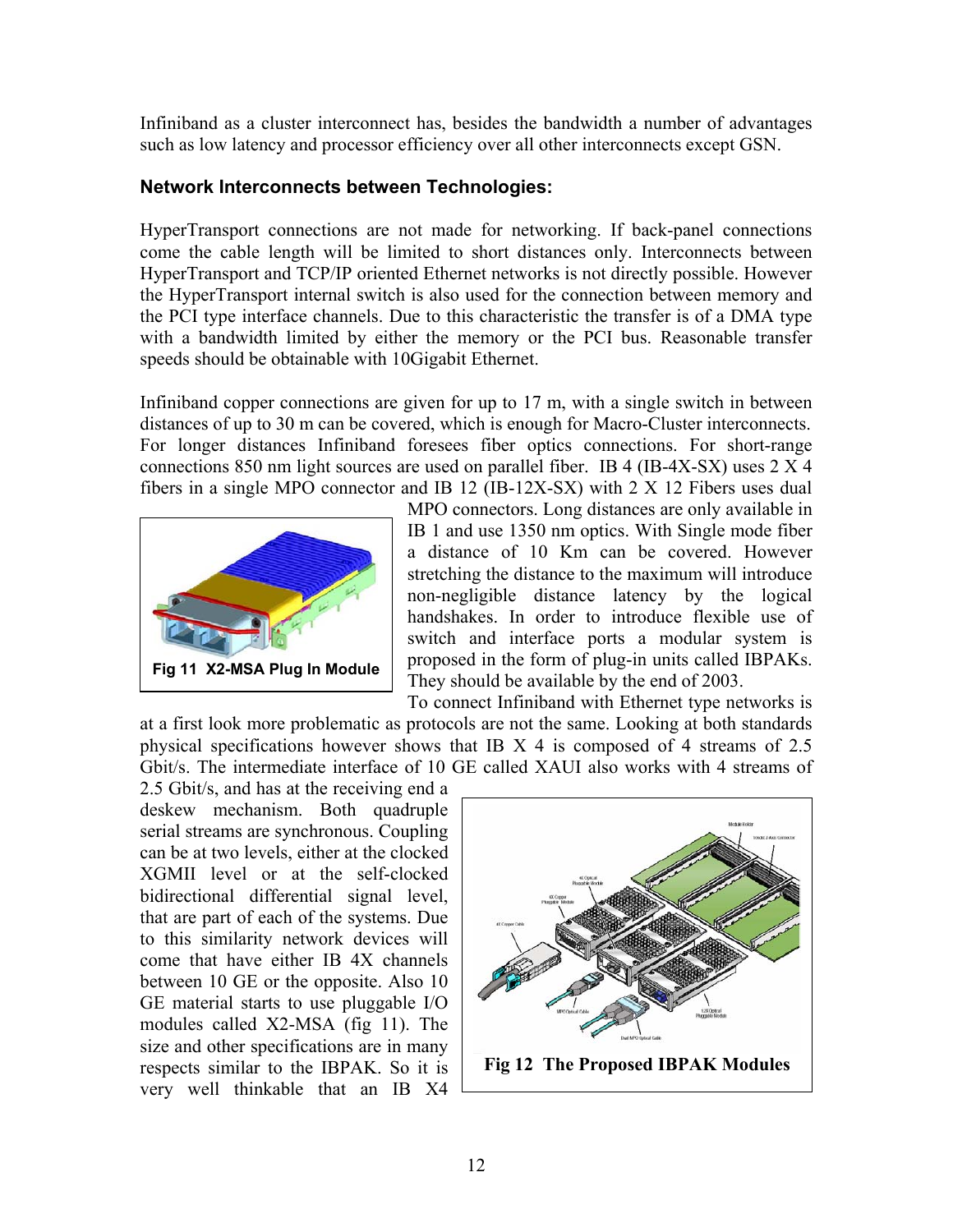version makes switch I/O channel connectivity corresponding to the module used, either 10 GE or IB X4. The results will be that after the first series of Infiniband switches there will come a generation to the market with pluggable port interfaces and the possibility to have one or more ports that can also used for 10 GE. Which means that for coupling to existing Ethernet type TCP/IP networks installations and Infiniband and for longer distance connections the best way may be via 10 Gbit/s Ethernet backbones.

There are differences in the protocols; Ethernet uses IP and Infiniband IQ. They can be chosen to equal, but the way they are handled in the protocols is different. A mechanism is needed that can decide if a transfer uses Ethernet or IB, which needs either look-up tables or some kind of name server. Industrial solutions are already available in the form of routers for IB to Infiniband and FC to Infiniband ( Voltaire)

The remaining problems are the difference in frame size and the place and size of the CRC in the protocols. Going from the larger IB frames to Ethernet frames without loosing bandwidth needs to use Ethernet "Virtual Concatenation" protocol, as defined for the Resilient Packet Ring. In the opposite direction Byte stuffing can place multiple Ethernet frames in an IB packet.

 It is shown in the past that those problems can be solved with relatively simple hardware without creating extra latency.

#### **Some Software Aspects to Couple Between Technologies:**

Infiniband has its own protocol structure, and its own stacks that are certainly oriented towards Ipv4 and Ipv6, but are at the same time sufficiently different to be not compatible. It is certainly possible to use standard TCP/IP over Infiniband but on the price of very high software latency. The IpoIB (Ip over IB) Interface is a level 2 network interface that uses the TCP/IP stack before converting to a IB transfer (Fig 13). Infiniband HCA's are normally delivered with a set of drivers and a transport layer. For LINUX a set of ß level software is available that couples IB to the socket direct level in the form of the SDP (Socket Direct protocol). To keep latency as low as possible SDP allows bypassing the OS resident TCP stack for all stream connections between any endpoints on the Infiniband fabric. The SDP stack itself depends on an IPoIB link driver for local IP assignments and for IP address resolution. Commercial solutions to the problem of TCP/IP over Infiniband are becoming available a is the case with NDIS and Remote NDIS (Microsoft) For network storage an iSCSI like protocol is available in the form of SCSI over RDMA Protocol (SRP) defined by the SCSI standardization body ANSI T-10. This project will define a Linux block storage SCSI driver that implements the SRP. It plugs into the Linux SCSI mid-layer. As SRP uses RDMA it can be expected that software latency is low, combined with low processor use. It depends largely on memory and I/O bandwidth if there will also be an increase in bandwidth. For CERN applications application layers such as SocketDirect must be able to communicate with the existing infrastructure. A way has to be found to use the data structures as used in castor and NSF. Interfacing with a script level using Posix seems a simple way out but will have its penalty in achievable bandwidth.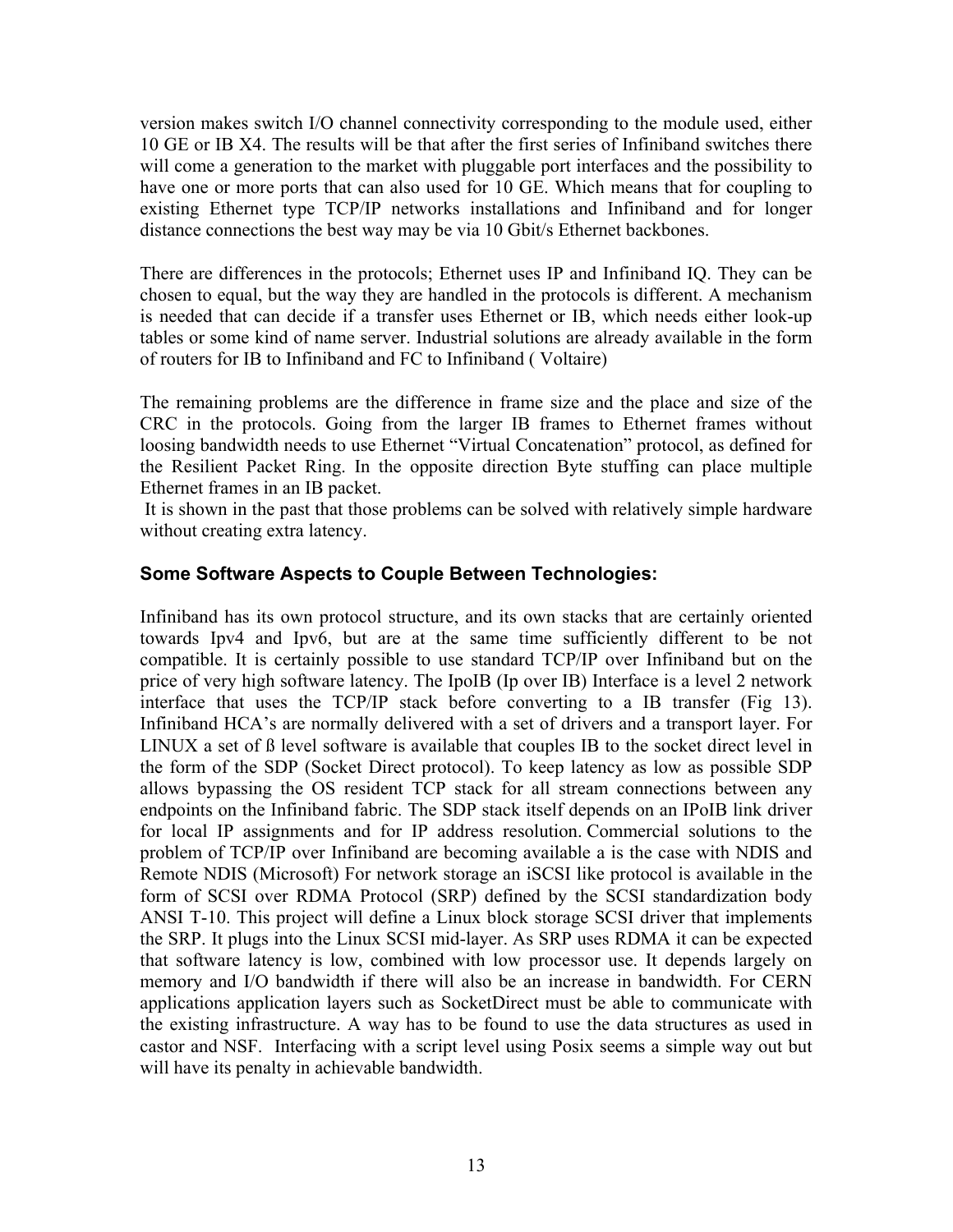By the use of macro-clusters management functions get a more hierarchical orientation with a macro manager for local management, who function it is to report to a central management node. This may change the way run status is handled. The way to obtain this status will not be different from known procedures. The same is for reset and exclude procedures; they can be handled centrally or at the macro level.

Granularity will change for distribution of nodes to different users. In a large flat cluster it is possible to distribute nodes to users in units. Using macro clusters this is not impossible but it will be more efficient to distribute in units of a macro cluster. If storage macro clusters are used this distribution can include storage capacity.



## **Conclusion:**

The term Macro-Clusters is introduced here to make conversion from a TCP/IP cluster to a partly or completely mixed cluster oriented towards HyperTransport or Infiniband or both. This is a process that can be executed as an evolutionary process. In this way macro clusters can first be applied in places where it really brings advantages because of the increments in bandwidth and flexibility. The CERN computer centre as a GRID tier 1 station has to take in account what happens at other places that mostly use MPI. And it is well possible that LHC analyzing software needs low latency message passing. Both HyperTransport and Infiniband will both excellent solutions

Infiniband is a way that leads to more flexible and faster interconnects with excellent characteristics for MPI. Some problems have to be solved on the level of protocol adaptation and coupling to CERN production software

Also from the point of storage macro servers may it be centralized network storage or distributed storage servers, both technologies can be used. HyperTransport can use IDE-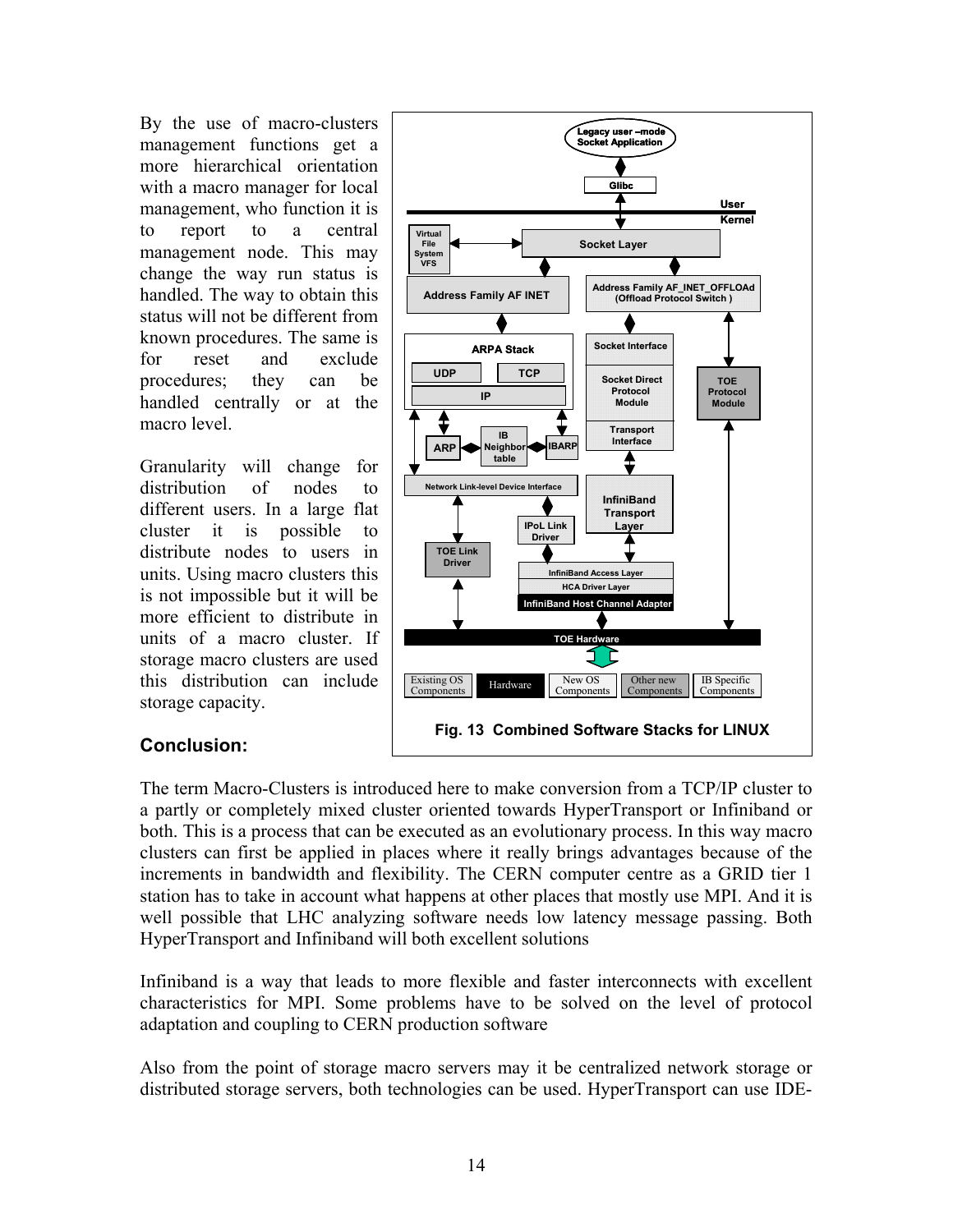RAID boxes that couple with Gigabit Ethernet or Fibre-Channel (Infortrend). Infiniband can bring higher bandwidth with simpler an architecture, especially the moment cheap RAID boxes come on the market with native Infiniband connections.

Infiniband just comes to the market but shows already aggressive pricing that is under the values that ware shown with the introduction of Gigabit Ethernet. Compared other 10 Gbit/s networks IB X4 is factor 10 less budget intensive. So it may be that on the long term Infiniband turns out to be less budget intensive as Gigabit Ethernet connections, with 10 X the bandwidth. This brings for certain the best cost performance relation for 10 Gbit/s interconnects.

HyperTransport will still be TCP/IP oriented, but will bring macro clusters with shared memory possibilities and interfaces to Ethernet and Infiniband by means of PCI type plug-ins. HyperTransport has foreseen to integrate in a later phase native Infiniband.

A step further will be if HyperTransport connectivity becomes available, that makes possible that a certain number of nodes couple their memory space.

Seen from the price performance relation, Opteron HyperTransport, 32/64 bit machines are already available at the same price level as 32 bit machines.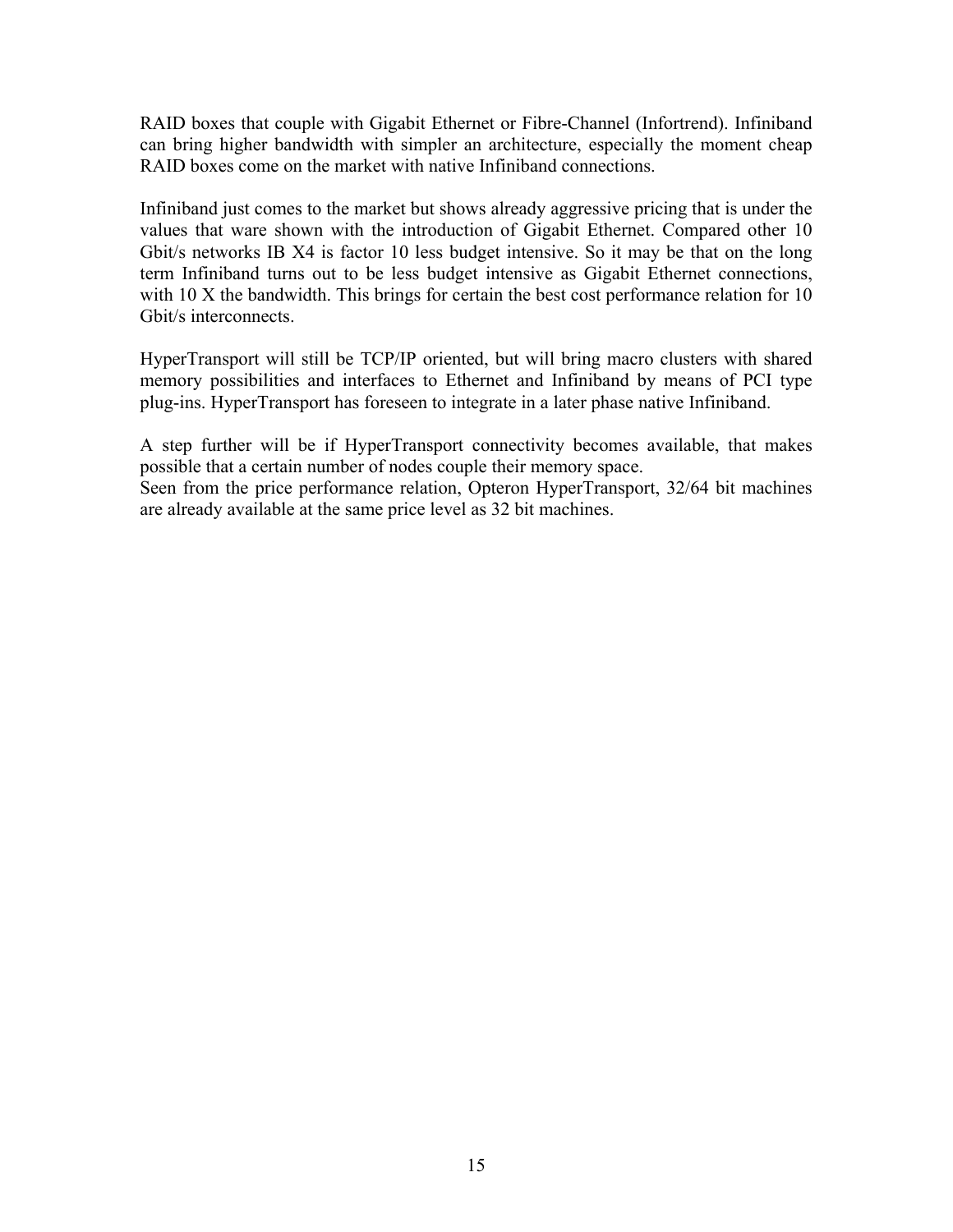## **Appendix**

## Some Test Results

Test results from 6 June 2003 on 32 bit XEON machines;

This bandwidth tests are done by Andras Horvath and Mathias Gug on Dual Processor XEON 2.4 MHz machines running Red-Had Liniux. Test software used is perf\_main from Mellanox, Updated HCA firmware 1.18 and drivers, Processor 100%

| <b>File Size</b><br><b>Bytes</b> | <b>Infiniband Bandwidth MByte/s</b> |                |                  |  |  |  |
|----------------------------------|-------------------------------------|----------------|------------------|--|--|--|
|                                  | <b>UD Mode</b>                      | <b>RC Mode</b> | <b>RDMA Mode</b> |  |  |  |
| 10                               | 3.9                                 | 2.3            | 2.9              |  |  |  |
| 100                              | 38.6                                | 23.4           | 33.7             |  |  |  |
| 1000                             | 385.7                               | 232.7          | 460.6            |  |  |  |
| 2000                             | 538.7                               | 464.7          | 604.6            |  |  |  |
| 3000                             | *n.a.                               | 611.8          | 649.4            |  |  |  |
| 5000                             | n.a.                                | 658.7          | 688.6            |  |  |  |
| 10 000                           | n.a.                                | 706.3          | 724.9            |  |  |  |
| 50 000                           | n.a.                                | 739.8          | 741.8            |  |  |  |
| 100 000                          | n.a.                                | 744.0          | 745.1            |  |  |  |
| 250 000                          | n.a.                                | 744.7          | 743.3            |  |  |  |
| 500 000                          | n.a.                                | 746.1          | 745.4            |  |  |  |
| 750 000                          | n.a.                                | 746.2          | 744.9            |  |  |  |
| 1 000 000                        | n.a.                                | 747.9          | 747.2            |  |  |  |
| 2 000 000                        | n.a.                                | 747.4          | 745.4            |  |  |  |
| 4 000 000                        | n.a.                                | 748.5          | 746.4            |  |  |  |



**Remarks:** \* UD mode is limited to small size frames of max, 2048 Bytes.

**Processor Usage** This bandwidth test uses polling to find the end of transfer, and as such will always show 100% processor use. With the Mellanox test tool in event driven mode and processor usage measured with PO; overall CPU utilization is around 1-2% on the sender and 3-4% on the initiator (with an occasional peak of 10% on the latter for small message sizes)

**Remarks:** This bandwidth test uses polling to find the end of transfer, and as such will always show 100% processor use.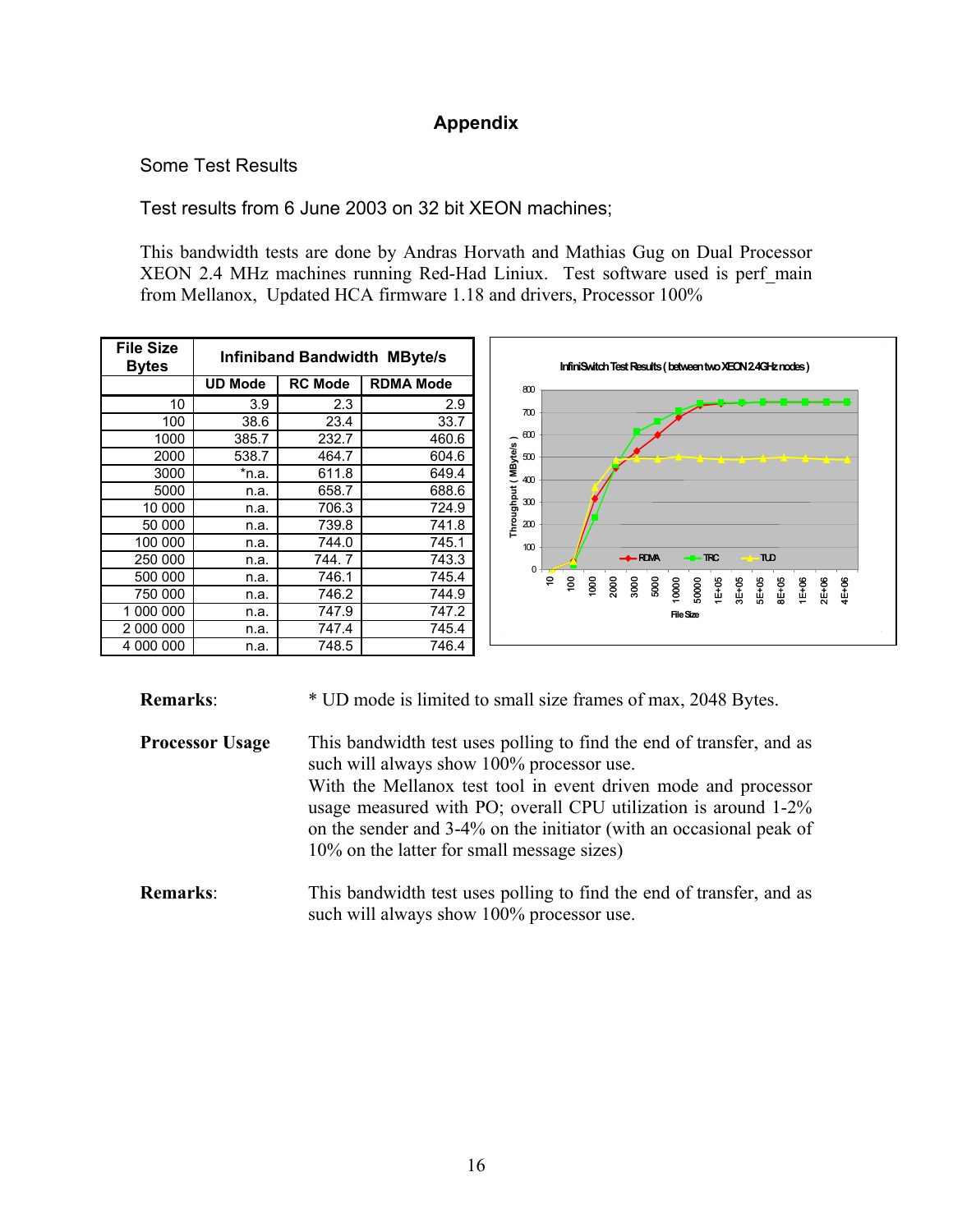## Infiniband Tests 17-7-2003

| <b>File</b><br><b>Size</b> | <b>Infiniband Bandwidth MByte/s</b> |                |                        |                                |                             |                |                        |                                |                             |
|----------------------------|-------------------------------------|----------------|------------------------|--------------------------------|-----------------------------|----------------|------------------------|--------------------------------|-----------------------------|
|                            | <b>UD Mode</b>                      |                |                        | <b>RC Mode</b>                 |                             |                |                        | <b>RDMA Mode</b>               |                             |
| <b>Bytes</b>               |                                     | <b>Polling</b> | <b>Event</b><br>driven | <b>CPU</b><br><b>Initiater</b> | <b>CPU</b><br><b>Sender</b> | <b>Polling</b> | Event<br><b>Driven</b> | <b>CPU</b><br><b>Initiator</b> | <b>CPU</b><br><b>Sender</b> |
| 10                         | 3.9                                 | 2.9            | 2.9                    | 93                             | 9                           | 2.9            | 2.9                    | 93                             | 9                           |
| 100                        | 38.6                                | 29.7           | 33.3                   | 100                            | 11                          | 33.6           | 33.3                   | 100                            | 11                          |
| 1000                       | 385.7                               | 370.3          | 455.0                  | 86                             | 10                          | 459.7          | 455.0                  | 86                             | 10                          |
| 2000                       | 538.7                               | 589.9          | 598.2                  | 100                            | 10                          | 605.4          | 598.2                  | 100                            | 10                          |
| 3000                       | *n.a.                               | 636.3          | 645                    | 80                             | 9                           | 651.5          | 645.0                  | 80                             | 9                           |
| 5000                       | n.a.                                | 681.2          | 686.2                  | 86                             | 12                          | 688.3          | 686.2                  | 86                             | 12                          |
| 10 000                     | n.a.                                | 718.9          | 722.7                  | 78                             | 10                          | 725.4          | 722.7                  | 78                             | 10                          |
| 50 000                     | n.a.                                | 742.1          | 742.2                  | 54                             | 9                           | 742.6          | 742.2                  | 54                             | 9                           |
| 100 000                    | n.a.                                | 745.4          | 745.3                  | 37                             | 9                           | 745.6          | 745.3                  | 37                             | 9                           |
| 250 000                    | n.a.                                | 747.1          | 746.8                  | 21                             | 8                           | 746.9          | 746.8                  | 21                             | 8                           |
| 500 000                    | n.a.                                | 747.6          | 747.2                  | 12                             | 5                           | 747.3          | 747.2                  | 12                             | $\overline{5}$              |
| 750 000                    | n.a.                                | 747.8          | 747.3                  | $\overline{7}$                 | 4                           | 747.4          | 747.3                  | $\overline{7}$                 | 4                           |
| 1 0 0 0                    | n.a.                                |                |                        |                                |                             |                |                        |                                |                             |
| 000                        |                                     | 747.8          | 747.5                  | 5                              | 3                           | 747.4          | 747.5                  | 5                              | 3                           |
| 2 0 0 0                    | n.a.                                |                |                        |                                |                             |                |                        |                                |                             |
| 000                        |                                     | 747.5          | 747.1                  | 2                              | $\overline{2}$              | 747.2          | 747.1                  | $\overline{c}$                 | $\overline{2}$              |
| 4 0 0 0<br>000             | n.a.                                | 747.7          | 747.3                  | 1                              | 1                           | 747.3          | 747.3                  | 1                              | 1                           |

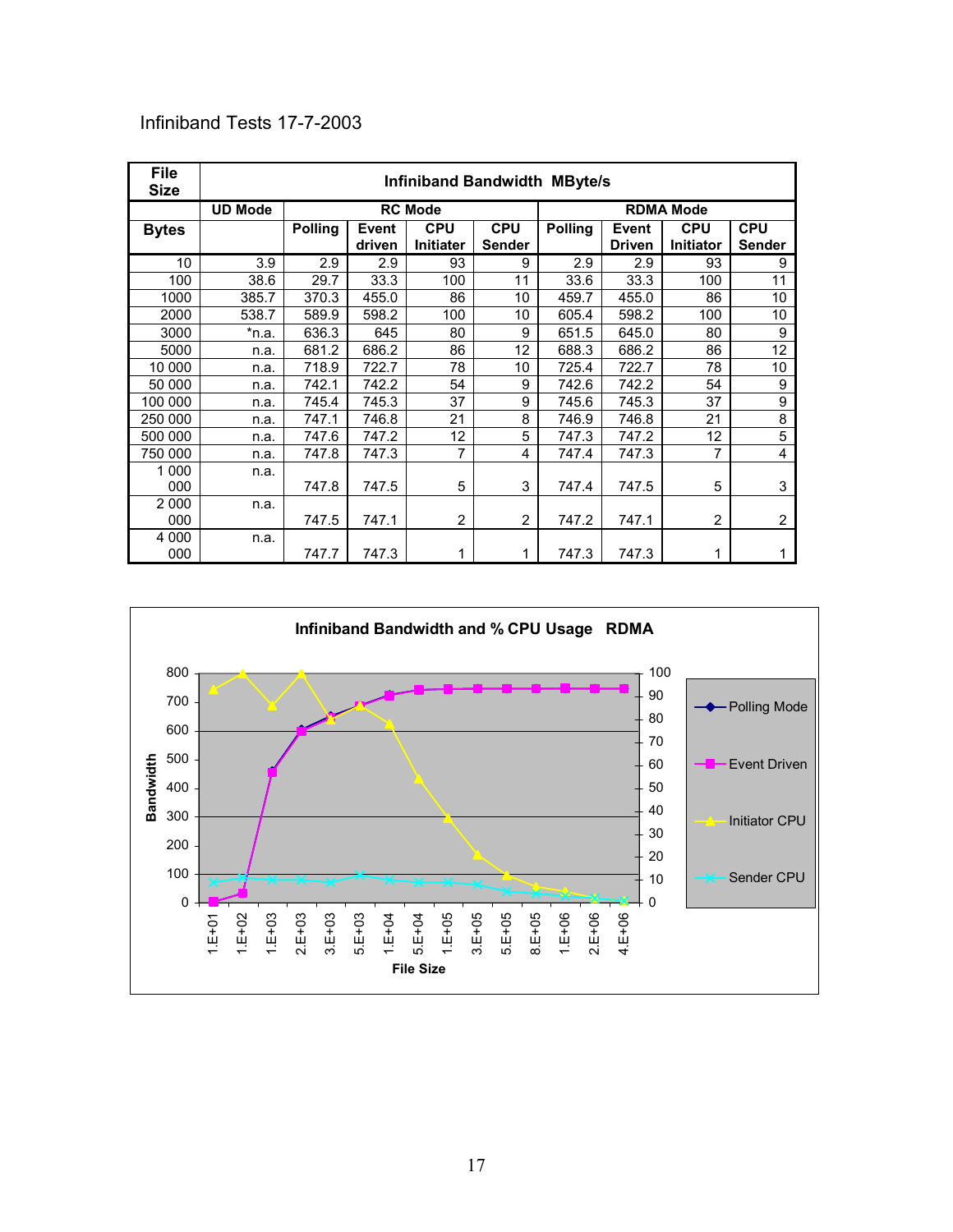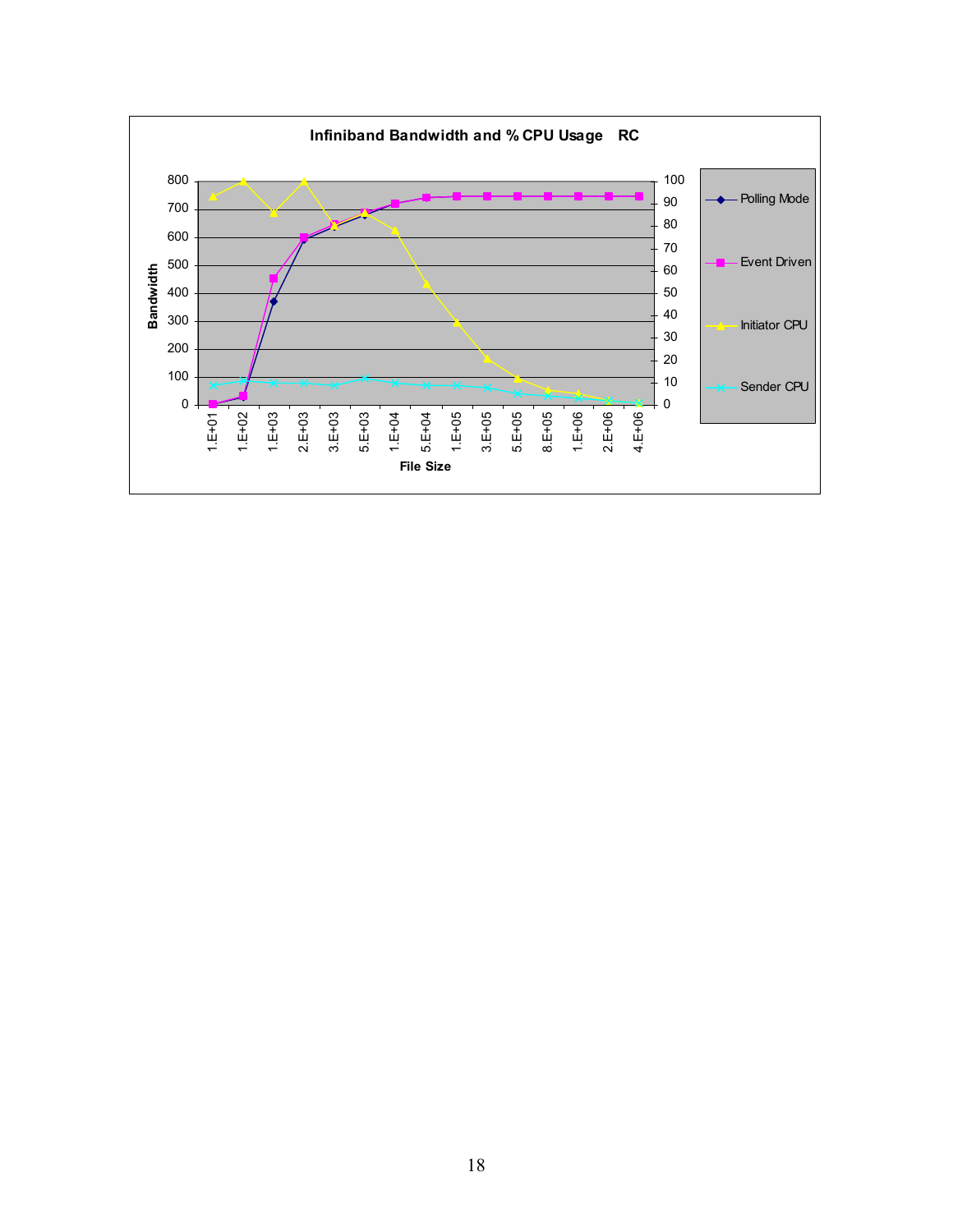#### Tests on Opteron

Test on Opteron machines are done by Andras Horvath on Dual Opteron 1.4 GHz machines. System OS is Suse Linux Server ver. 8.2

The 1.4 GHz processors used belong to a early series and are known to have a problems concerning I/O bandwidth.

*Such that it need to be mentioned that this testresults show functionality but are not typical for the Opteron processor. New tests will be done as soon as we have the latest version Opteron of 2 GHz or better available.* 

| <b>File Size</b> | Infiniband Bandwidth Mbyte/s and CPU Usage Opteron Server<br>16-9-2003 |                |                  |            |                |                  |                |  |
|------------------|------------------------------------------------------------------------|----------------|------------------|------------|----------------|------------------|----------------|--|
|                  | <b>UD Mode</b>                                                         |                | <b>RC Mode</b>   |            |                | <b>RDMA Mode</b> |                |  |
|                  | Mbyte/s                                                                | <b>MByte/s</b> | <b>CPU</b>       | <b>CPU</b> | <b>MByte/s</b> | <b>CPU</b>       | <b>CPU</b>     |  |
| <b>Bytes</b>     |                                                                        |                | <b>Initiator</b> | Sender     |                | Initiator        | Sender         |  |
| 10               | 3.4                                                                    | 2.9            | 81               | 9          | 2.9            | 89               | 8              |  |
| 100              | 37.2                                                                   | 33.5           | 80               | 8          | 40.8           | 90               | 8              |  |
| 1000             | 193.4                                                                  | 200.6          | 100              | 8          | 199            | 87               | 9              |  |
| 2000             | 194.7                                                                  | 213.8          | 80               | 7          | 213.1          | 81               | 8              |  |
| 3000             | 180.8                                                                  | 218.8          | 84               | 9          | 218.4          | 95               | 9              |  |
| 5000             | n.a.                                                                   | 223.1          | 58               | 8          | 222.6          | 71               | 8              |  |
| 10000            | n.a.                                                                   | 226.5          | 52               | 9          | 226.1          | 64               | 6              |  |
| 50000            | n.a.                                                                   | 229.4          | 21               | 7          | 229.2          | 26               | 8              |  |
| 100000           | n.a.                                                                   | 229.7          | 12               | 5          | 229.6          | 13               | 6              |  |
| 250000           | n.a.                                                                   | 229.9          | 5                | 4          | 229.8          | 6                | 4              |  |
| 500000           | n.a.                                                                   | 230            | 3                | 2          | 229.9          | 3                | $\overline{2}$ |  |
| 750000           | n.a.                                                                   | 230.1          | $\overline{2}$   | 1          | 229.9          | $\overline{2}$   | 1              |  |
| 1000000          | n.a.                                                                   | 230.1          | 1                | 1          | 229.9          | 1                |                |  |
| 2000000          |                                                                        | 230.1          | 0                | 0          | 229.9          | 0                | 0              |  |
| 4000000          |                                                                        | 230.1          | 0                | 0          | 230            | 0                | 0              |  |
|                  |                                                                        |                |                  |            |                |                  |                |  |

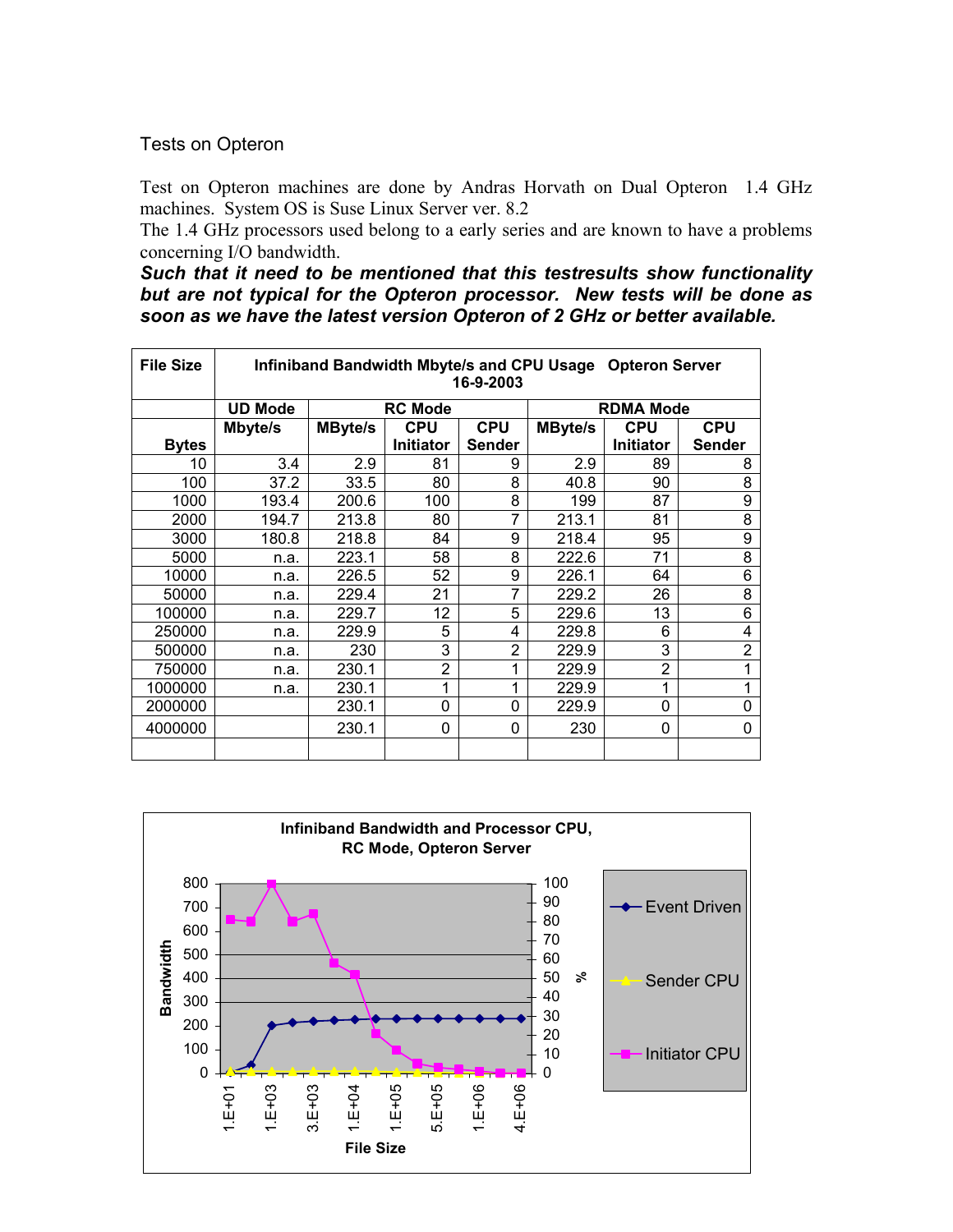

Tests 29 September 2003

| <b>File Size</b> | Infiniband Bandwidth Mbyte/s and CPU Usage Opteron Server<br>$10 - 9 -$<br>2003 |                |                  |               |                |                  |                |
|------------------|---------------------------------------------------------------------------------|----------------|------------------|---------------|----------------|------------------|----------------|
|                  | <b>UD Mode</b>                                                                  |                | <b>RC Mode</b>   |               |                | <b>RDMA Mode</b> |                |
|                  | Mbyte/s                                                                         | <b>MByte/s</b> | <b>CPU</b>       | <b>CPU</b>    | <b>MByte/s</b> | <b>CPU</b>       | <b>CPU</b>     |
| <b>Bytes</b>     |                                                                                 |                | <b>Initiator</b> | <b>Sender</b> |                | <b>Initiator</b> | <b>Sender</b>  |
| 10               | 3.3                                                                             | 2.4            | 98               | 8             | 2.9            | 76               | 8              |
| 100              | 37.2                                                                            | 32.8           | 97               | 8             | 40.2           | 87               | 9              |
| 1000             | 192.6                                                                           | 248.0          | 97               | 8             | 285.3          | 80               | 9              |
| 2000             | 281.6                                                                           | 323.8          | 85               | 10            | 328.7          | 84               | $\overline{7}$ |
| 3000             | 288.8                                                                           | 360.6          | 92               | 10            | 367.7          | 90               | 8              |
| 5000             | 288.9                                                                           | 379.4          | 79               | 10            | 379.7          | 76               | $\overline{7}$ |
| 10000            | n.a.                                                                            | 394.4          | 69               | 9             | 393.5          | 67               | 7              |
| 50000            | n.a.                                                                            | 413.4          | 42               | 7             | 412.8          | 35               | $\overline{7}$ |
| 100000           | n.a.                                                                            | 415.1          | 28               | 6             | 414.7          | 20               | 6              |
| 250000           | n.a.                                                                            | 416.5          | 9                | 7             | 416.2          | 10               | 4              |
| 500000           | n.a.                                                                            | 394.4          | 5                | 3             | 394.6          | 5                | 3              |
| 750000           | n.a.                                                                            | 390.4          | 3                | 2             | 389.9          | 3                | $\overline{2}$ |
| 1000000          | n.a.                                                                            | 387.4          | $\overline{2}$   | 2             | 387.1          | $\overline{2}$   | $\overline{2}$ |
| 2000000          | n.a.                                                                            | 378.5          | 1                | 1             | 379.2          | 1                | 1              |
| 4000000          | n.a.                                                                            | 375.9          | 0                | $\mathbf 0$   | 374.1          | 0                | $\mathbf 0$    |
|                  |                                                                                 |                |                  |               |                |                  |                |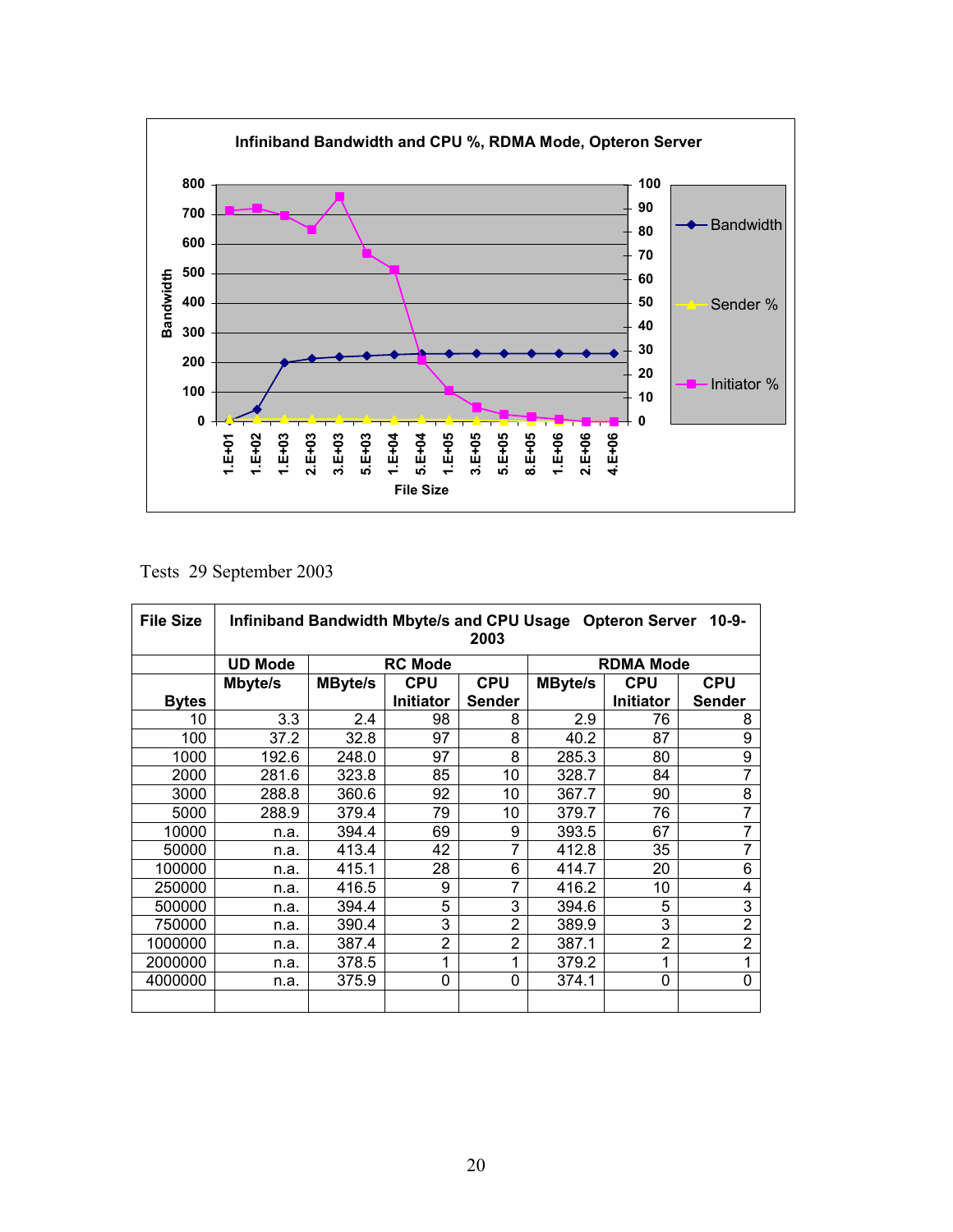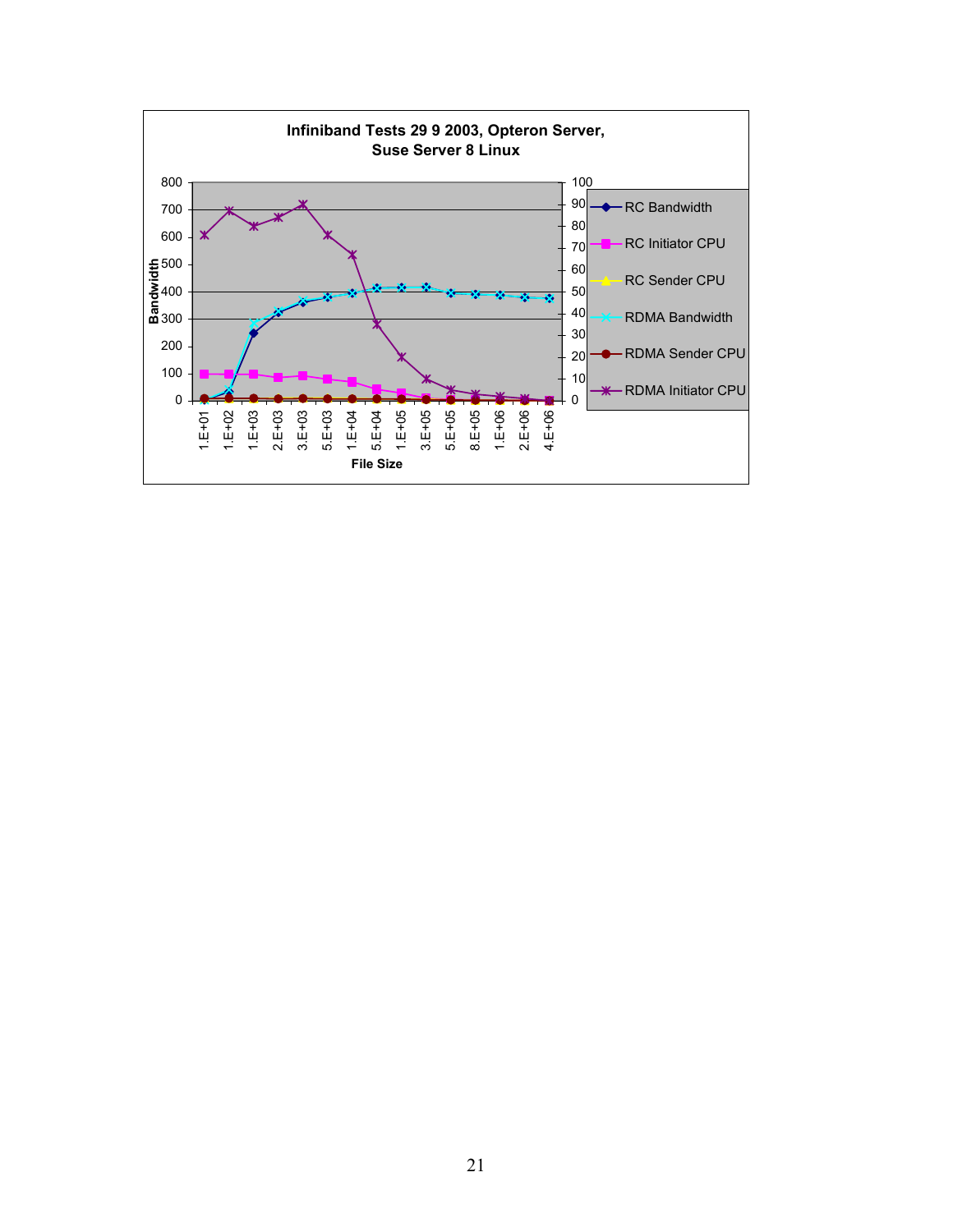#### **Tests On Itanium**

The tests on Itanium are done by Fabian Collin on Dual Itanium 2 1.5 GHz Machines using Linux Kernel 2.4.20-1

|                | Dual Itanium 2 1.5 Ghz | Kernel 2.4.20-1 vmstat output (CPU % relative to 2 CPUs!!!) |           |       |                              |      |           |
|----------------|------------------------|-------------------------------------------------------------|-----------|-------|------------------------------|------|-----------|
|                |                        | perf main benchmark from Mellanox Software kit 2.0          |           |       | 17-10-2003                   |      |           |
|                |                        | Msg size Datarate MB/s CPU (receiver) int/s                 |           |       | ctxt sw/s CPU (sender) int/s |      | ctxt sw/s |
|                | 0.2                    |                                                             | 18% 29000 | 54000 | 6%                           | 3800 | 3600      |
| $\overline{2}$ | 0.3                    | 18%                                                         | 29000     | 54000 | 6%                           | 3800 | 3600      |
| 4              | 0.6                    | 18%                                                         | 29000     | 54000 | 7%                           | 3800 | 3600      |
| 8              | 1                      | 18%                                                         | 29000     | 54000 | 7%                           | 3800 | 3600      |
| 16             | 2.4                    | 18%                                                         | 29000     | 54000 | 7%                           | 3800 | 3600      |
| 32             | 5.2                    | 18%                                                         | 29000     | 54000 | 7%                           | 3800 | 3600      |
| 64             | 9.8                    | 18%                                                         | 29000     | 54000 | 7%                           | 3800 | 3600      |
| 128            | 16.6                   | 18%                                                         | 29000     | 54000 | 8%                           | 3800 | 3600      |
| 256            | 63.1                   | 19%                                                         | 19000     | 30000 | 12%                          | 4700 | 5300      |
| 512            | 148.7                  | 18%                                                         | 9800      | 15500 | 12%                          | 5200 | 6200      |
| 1024           | 280.3                  | 28%                                                         | 4600      | 5200  | 12%                          | 5500 | 6800      |
| 2048           | 550.1                  | 18%                                                         | 12700     | 21000 | 11%                          | 4900 | 5700      |
| 4096           | 624                    | 19%                                                         | 29800     | 55500 | 7%                           | 3700 | 3200      |
| 8192           | 480.1                  | 19%                                                         | 40000     | 75000 | 4%                           | 2900 | 1700      |
| 16384          | 695.8                  | 19%                                                         | 45800     | 87500 | 2%                           | 2500 | 900       |
| 32768          | 709.2                  | 10%                                                         | 24800     | 45500 | $1\%$                        | 2200 | 470       |
| 65556          | 716.2                  | 5%                                                          | 13500     | 23000 | $1\%$                        | 2200 | 250       |
| 131072         | 719.8                  | 3%                                                          | 7800      | 11500 | $1\%$                        | 2100 | 130       |
| 262144         | 715.4                  | $1\%$                                                       | 4900      | 5700  | $1\%$                        | 2100 | 65        |
| 393216         | 686.8                  | 1%                                                          | 3900      | 3600  | 0%                           | 2100 | 45        |
| 524288         | 677.8                  | 1%                                                          | 3400      | 2700  | $0\%$                        | 2000 | 40        |
| 786432         | 672.4                  | 1%                                                          | 2900      | 1800  | 0%                           | 2000 | 40        |

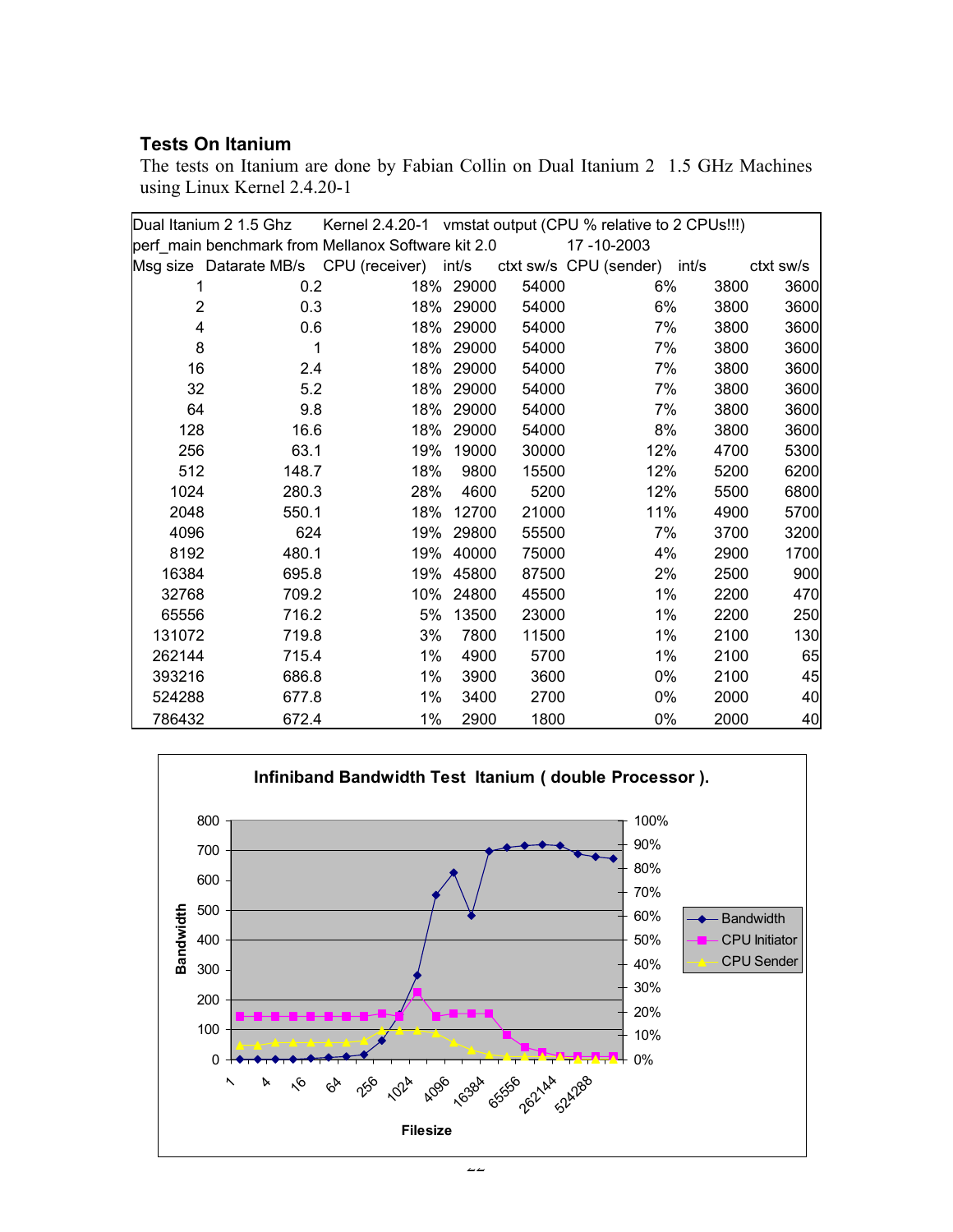#### **Test for coupling to the CERN storage system.**

Test on connections to the CERN storage system CASTOR using RFIO are done by Andras Horvath in collaboration with the informatics group from Karlsruhe Institute for Nuclear Physics.

Results with AI64 double processor Itanium machines running LINUX: Throughput Memory to Memory 436 MByte/s Processor Usage 21 %

The following is the result script:

ahorvath@oplapro29:/tmp\$ /usr/bin/time rfcp oplapro30:/data2/try/512m.file /dev/null 536870912 bytes in 1 seconds through VAPI (in) and local (out) (524288 KB/sec) 0.11user 0.02system 0:01.23elapsed 11%CPU (0avgtext+0avgdata 0maxresident)k 0inputs+0outputs (194major+485minor)pagefaults 0swaps ahorvath@oplapro29:/tmp\$ /usr/bin/time rfcp oplapro30:/data2/try/512m.file /dev/null 536870912 bytes in 2 seconds through VAPI (in) and local (out) (262144 KB/sec) 0.11user 0.02system 0:01.23elapsed 10%CPU (0avgtext+0avgdata 0maxresident)k 0inputs+0outputs (194major+485minor)pagefaults 0swaps ahorvath@oplapro29:/tmp\$ /usr/bin/time rfcp oplapro30:/data2/try/512m.file /dev/null 536870912 bytes in 1 seconds through VAPI (in) and local (out) (524288 KB/sec) 0.11user 0.02system 0:01.24elapsed 11%CPU (0avgtext+0avgdata 0maxresident)k 0inputs+0outputs (194major+485minor)pagefaults 0swaps ahorvath@oplapro29:/tmp\$ raas@pcitadc01:~/tmp\$ bc

bc 1.06 Copyright 1991-1994, 1997, 1998, 2000 Free Software Foundation, Inc. This is free software with ABSOLUTELY NO WARRANTY. For details type `warranty'. 536870912/1.23 436480416

Results with AI32 double processor Itanium machines running LINUX: Throughput Memory to Memory 300 MByte/s Processor Usage 30 %